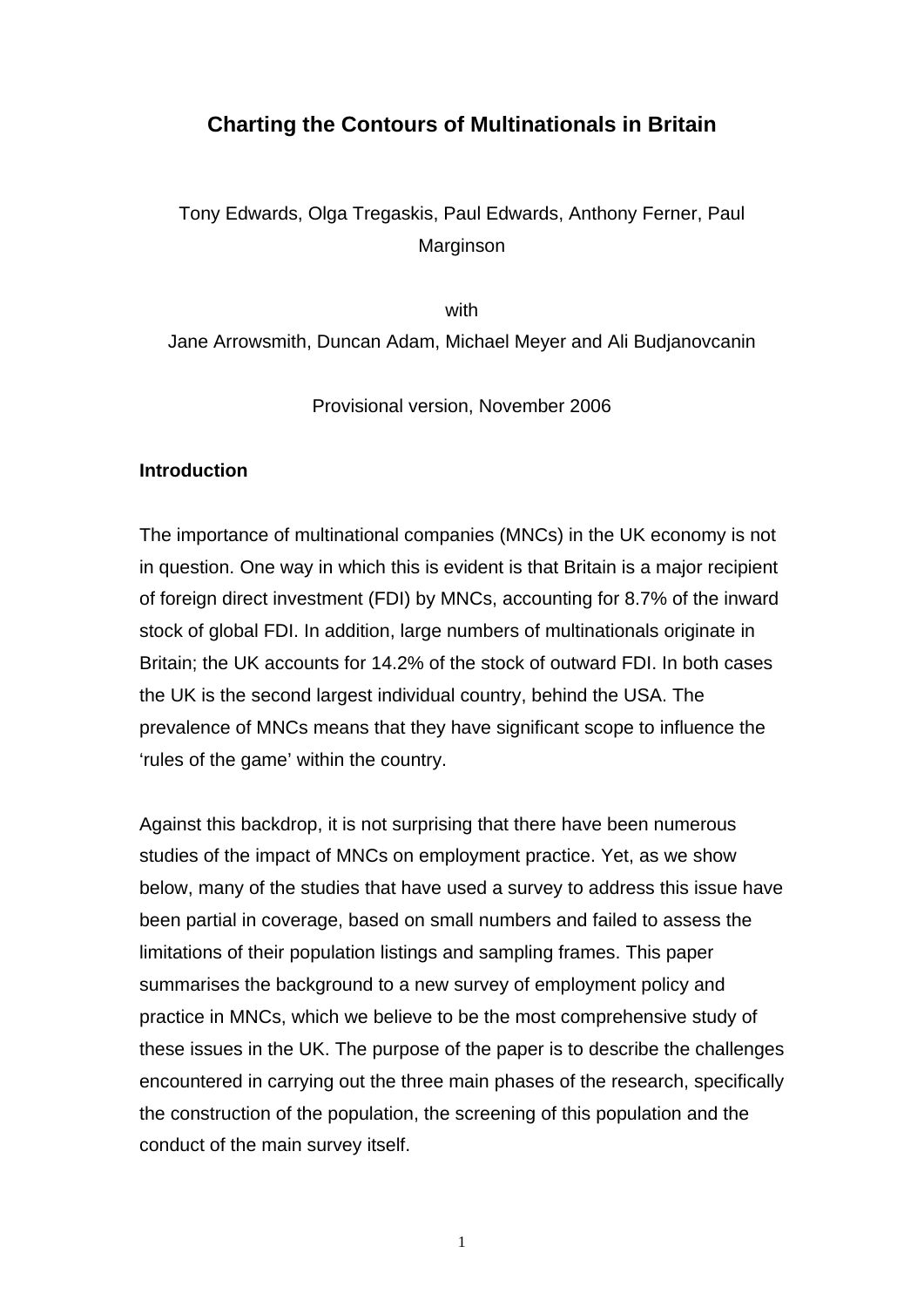### **The Context**

Much of the literature on MNCs in business and management studies is casestudy based. While this approach has contributed much to our understanding of the way that MNCs are structured and organised, one danger with case studies is that they concentrate on a few high profile but not typical MNCs. As Collinson and Rugman (2005) note, this form of research has tended to disproportionately focus on firms that are: more globalised and larger than is the norm; American in origin; in the manufacturing sector; in dominant positions in their sector; mature; and characterised by a recognisable brand.

The value of case studies does not depend completely on whether the cases are representative of a wider group of firms; indeed, there may well be sound reasons for investigating an atypical firm in order to explore a phenomenon in distinctive circumstances. In contrast, a high degree of generalisability is a requirement for survey research to have much value. Devising a population listing that is comprehensive and reliable is an essential first step if such an aim is to be fulfilled. Since there is no publicly available database of MNCs in the UK, this task involves considerable challenges. Despite this, the nature of the population listing tends to receive only the briefest of mentions in the literature. This raises doubts about the extent to which many of the surveybased studies are truly representative.

Some of these survey-based studies focus on a particular group of MNCs rather than all of those in the UK. For example, some are regional in remit (e.g. Innes and Morris,1995; Peck and Stone, 1992), others examine a particular nationality of MNCs (e.g. Beaumont *et al*., 1990; Hamill, 1983; Oliver and Wilkinson, 1988) while others combine these two criteria by examining a particular nationality of MNCs in a region (Wilkinson *et al*., 1993). This focus on a sub-group of MNCs is not a problem in itself so long as the analysis and interpretation of the findings only relate to that region or nationality, but the issue of how the relevant populations were constructed is not discussed satisfactorily in these strands of the literature. In some of the studies there are simply no details on this. For example, Innes and Morris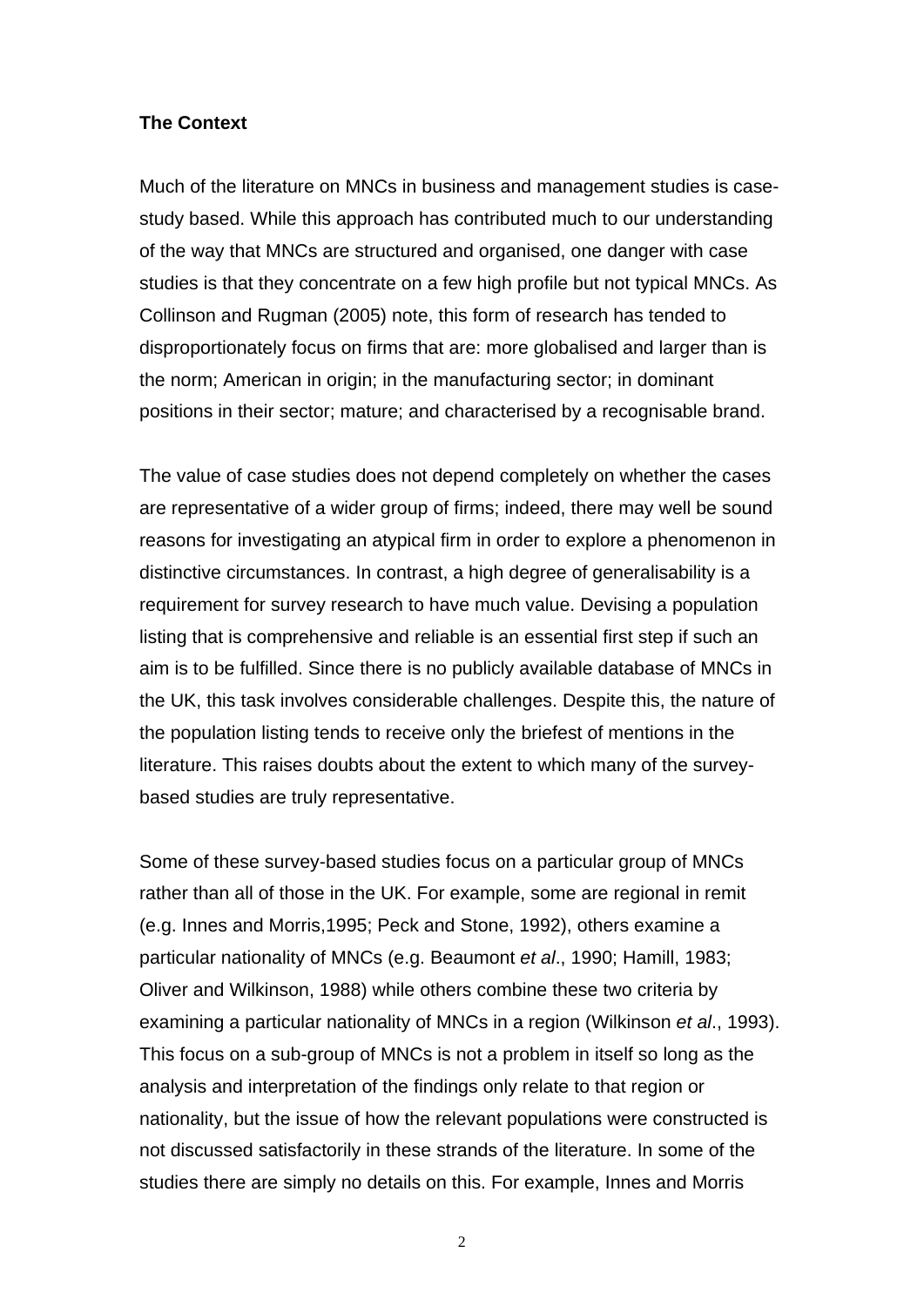(1995: 28) carried out a postal questionnaire that was sent to 'all German-, Japanese- and US-owned manufacturing operations in Wales'. However, the researchers provided no details regarding the list from which this population was constructed and whether the listing was cross-checked against others. Another example of this problem is Hamill's (1983) survey of 'all Americanowned and indigenous firms operating in three British industries, namely chemicals, electrical engineering and mechanical engineering' but we are not told about how the list was compiled or whether it was checked against other sources. In other studies we are told of the population listing but not about whether this was checked against others. Example of this are the studies by Beaumont *et al*. (1990), who examined German MNCs in Britain, and Tuselmann *et al*. (2003), who studied German-owned workplaces in the northwest region. Both of these used the directory produced by the German Chamber of Commerce, but there is no discussion of whether this is comprehensive or up-to-date.

Another strand of the literature concerns the mode of entry. Studies in this category tend to devote rather more attention to the issue of cross-checks between listings. For instance, Guest and Hoque (1996) examined 'greenfield' sites and compared those owned by American, Japanese, German and British firms. Their population was constructed through multiple listings of firms – 'the sample of Greenfield sites was obtained from a number of sources including embassies, trade associations and regional development agencies'. The study of acquisitions in the UK by foreign firms carried out by Faulkner *et al*. (2002) was also based on multiple listings of acquisitions, specifically these included the British press, the Reuters Textline database, Invest in Britain Bureau and the Central Statistical Office. However, in neither of these studies was there any explicit discussion of the inconsistencies between these, or how such inconsistencies were resolved.

A further category is those studies that are 'spin-offs' from other studies that were not specifically designed to explore employment policy and practice in MNCs. One sub-category of this is those studies which were conducted at *workplace* level, and amongst these the periodic Workplace Employee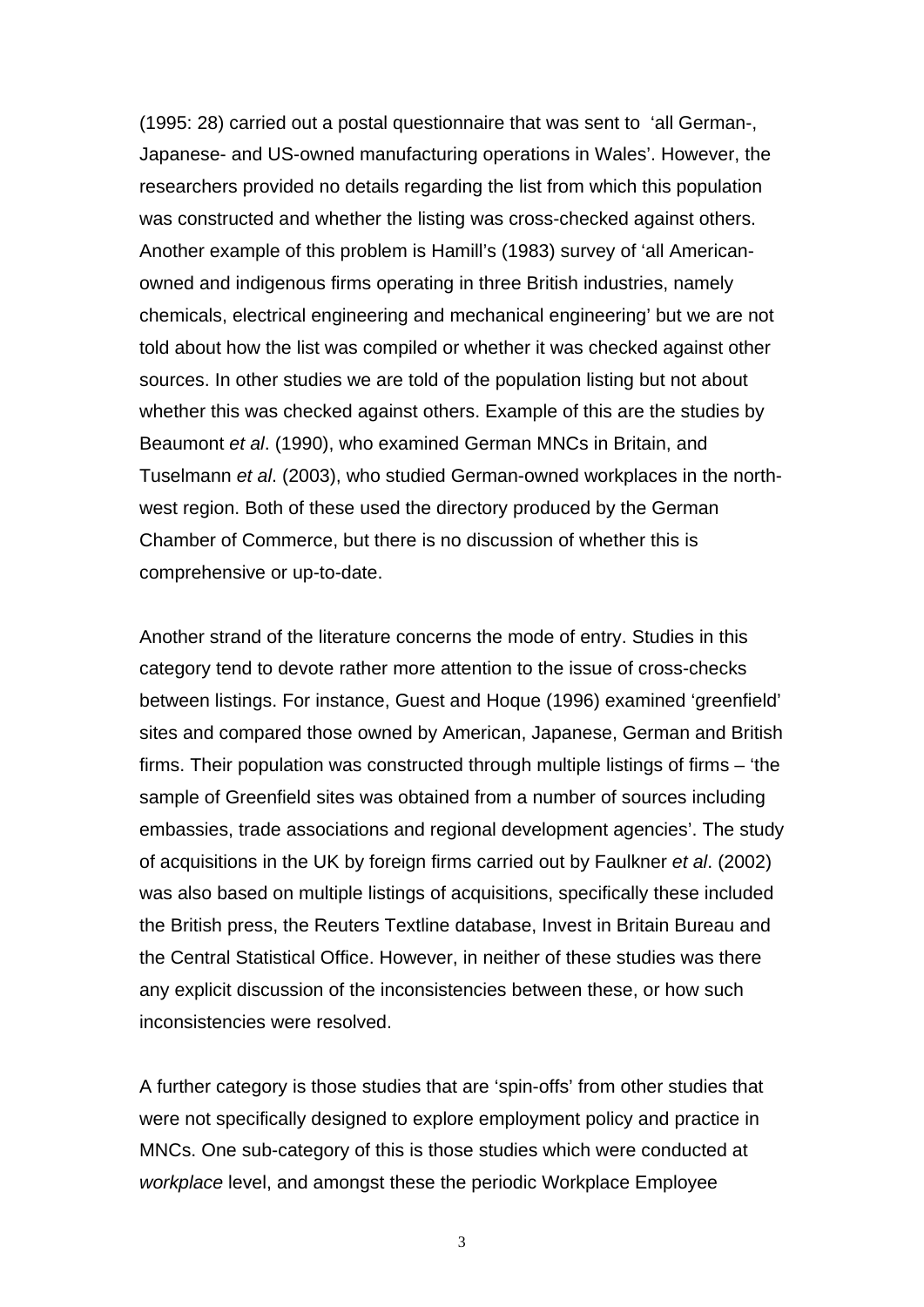Relations Surveys (WERS) have been a prime data source (e.g. Buckley and Enderwick 1985; Milner and James 1994). The sampling frame for WERS is widely seen as a highly reliable and comprehensive listing of operating workplaces, the Inter-Departmental Business Register held by the Office for National Statistics. One limitation to using this data source is that while the number of workplaces is large (around 2,000) the numbers of workplaces belonging to overseas-based MNCs has tended to be reasonably small. As a result, overseas-based MNCs are often treated as a homogenous group, with comparison restricted to contrasts with indigenous companies and diversity among MNCs cannot be fully explored. Moreover, given that the focus of the series is not specifically on MNCs, the data tell us only about workplace practice and not about the structure of the MNCs or policies within them. Another sub-category amongst the 'spin-offs' is those studies which are based at *company* level, with the CLIRS surveys one such source (e.g. Purcell et al, 1987; Marginson et al. 1995; Edwards *et al*., 1996). The two surveys in this series are based on carefully constructed and reliable population listings of multi-site firms in the UK. (The first of these was confined to six sectors, the second was across the trading sectors). However, similar limitations to the WERS spin-offs apply, namely that numbers of MNCs have been limited (at around 100 when overseas- and UK-owned MNCs are combined) and only a sub-set of the questions were specifically about the firms as multinationals as opposed to about them as large companies in the UK.

Another strand of the literature looks at particular forms of control within MNCs. For example, Harzing's (1999) study of MNCs of various nationalities examined a range of control mechanisms while Young et al. (1985) considered the degree of centralisation of decision making over industrial relations issues in MNCs. While these studies are useful in shedding light on relations between levels of management concerning the handling of employment matters, they do not directly address policies and practices on substantive HR and IR matters.

In sum, there are a range of weakness in existing survey-based studies relating to relatively small sample size in more general workplace and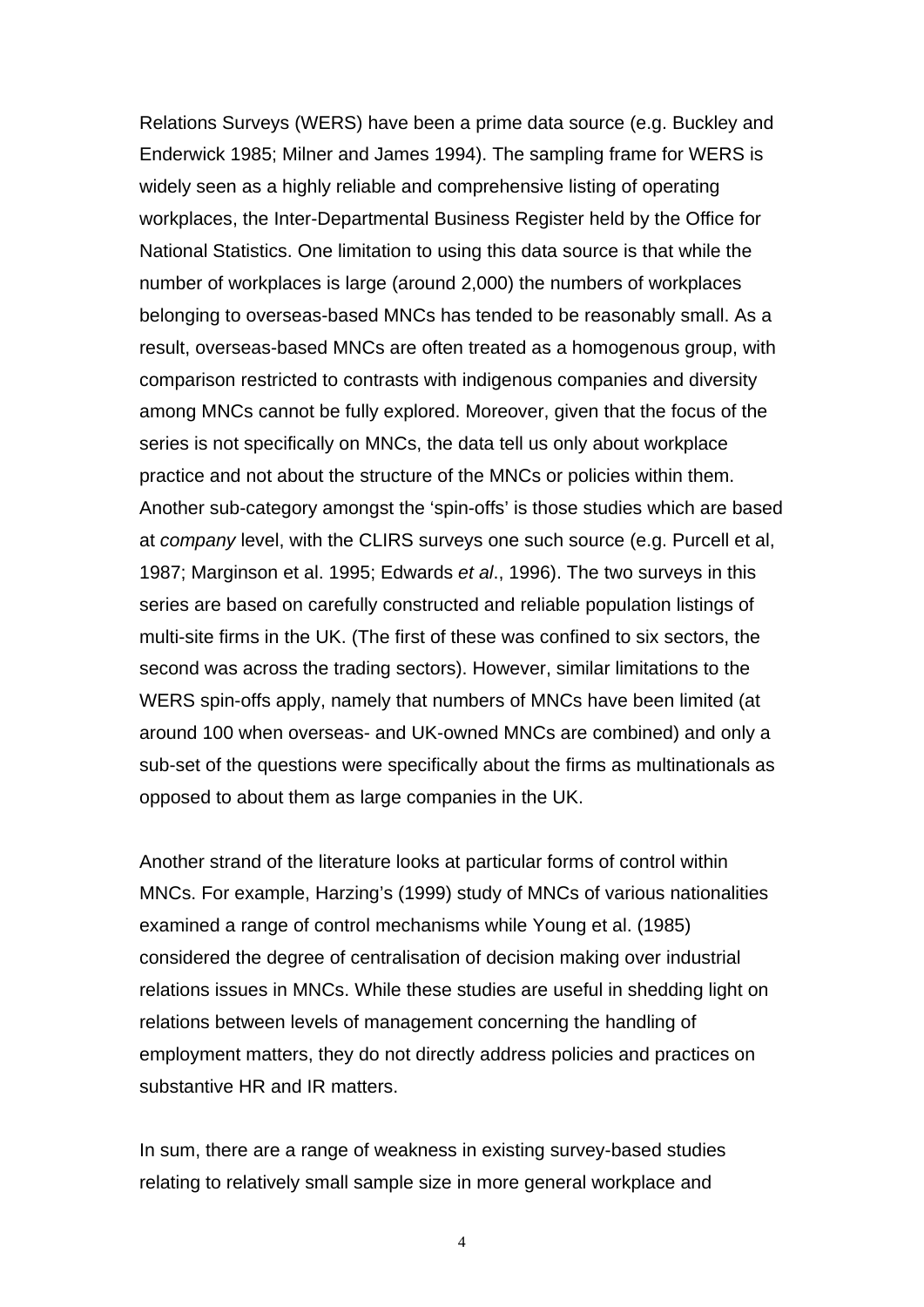company surveys whose representativeness is well established; limited data on employment relations and HR in surveys primarily conducted for other purposes; and, above all, a lack of transparency about the populations from which samples were generated in many surveys.

McDonnell et al (2005) point to the difficulties of establishing such a listing. They argue that studies of MNCs in Ireland suffer from the problem of the population being constructed from information provided by the industrial promotions agencies, the bodies that provide grants to MNCs. Since not all foreign MNCs receive grants, this is not a comprehensive listing. The significance of this, they argue, is that it introduces a source of bias; those MNCs that are not dependent on the agencies for grants are likely to have a freer hand in their approach to employment relations. In addition, their painstaking attempts to construct an accurate population of MNCs in Ireland revealed deficiencies in any one listing: none of them were comprehensive (for example, McDonalds and LIDL did not appear in the lists provided by state agencies that promote FDI); there were many duplicates (that is, firms that appear on the same list twice or more as they have subsidiaries with different names); and all of them contained some inaccuracies in the data, particularly relating to employment size. Their use of multiple sources and cross-checks pointed to the time needed to construct populations of MNCs that have a high degree of accuracy. It is these challenges in the British context that we turn to in the next section.

# **Constructing the Population**

In constructing a population our aim was to establish two separate listings, one of foreign firms that employ at least 500 employees worldwide and at least 100 in the UK, and the other of UK-owned MNCs that employ at least 500 worldwide with at least 100 of these outside Britain. We encountered many challenges in constructing these listings.

Perhaps the most fundamental challenge was the incomplete nature of any one database. Our searches began with two of the best-known company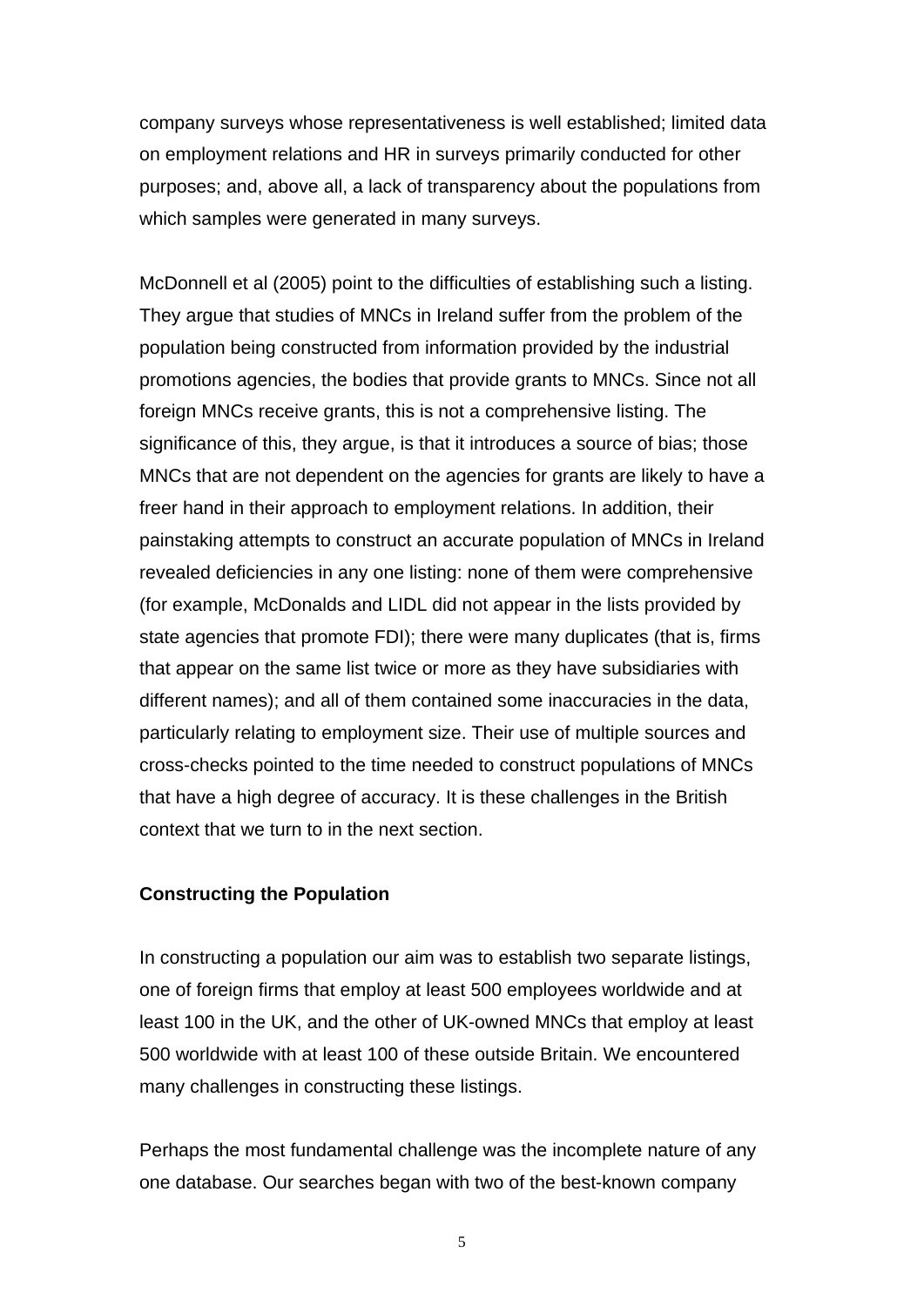databases, FAME and AMADEUS. With the former, it was not possible to run simultaneous searches of foreign firms for our size thresholds. Moreover, the data for the world-wide operations were often incomplete, a problem that was also in evidence with AMADEUS. Added to these problems, the databases produced lists of MNCs that varied significantly from each other. In fact, the initial searches on FAME produced different numbers of foreign MNCs from the CD-ROM version (3,339) and the DVD version (3,185). The initial search with AMADEUS produced a different figure again (3,465), but the striking feature here was the lack of overlap between the two; the AMADEUS search produced about 1,000 'new' companies that FAME had not identified with no obvious pattern that might have explained the differences. Consequently, we searched other sources to complement these two, including some hard copy sources (FT Top 500 companies, The Personnel Managers' Yearbook 2001/2, ETUI Multinationals Database 2000) and many internet sources (Hoover Online, Lexis-Nexis Professional, Global Access, FT company online facility, Datastream and individual company websites).

One specific problem was that neither main source was necessarily providing the 'ultimate controlling company' (UCC) but rather they were listing subsidiary and intermediate companies. Therefore, there was a real danger that one multinational was appearing several times. In order to try to resolve this there was no alternative but to carry out a laborious company-bycompany search to check the list and exclude those firms which were not the UCC. This produced a list of 2,525 foreign-owned firms that met the employee size thresholds. In addition, there were a further 109 companies with missing employee data whose status remained unresolved.

Another problem related to difficulties in establishing the nationality of foreignowned firms. 180 firms were characterised as having 'shared parentage', with it being unclear how ownership was divided between firms in different countries. Even more problematic was the large number of firms where the nationality was apparently a 'flag of convenience', such as Bermuda and the Virgin Islands; it was inconceivable that such a large number of MNCs would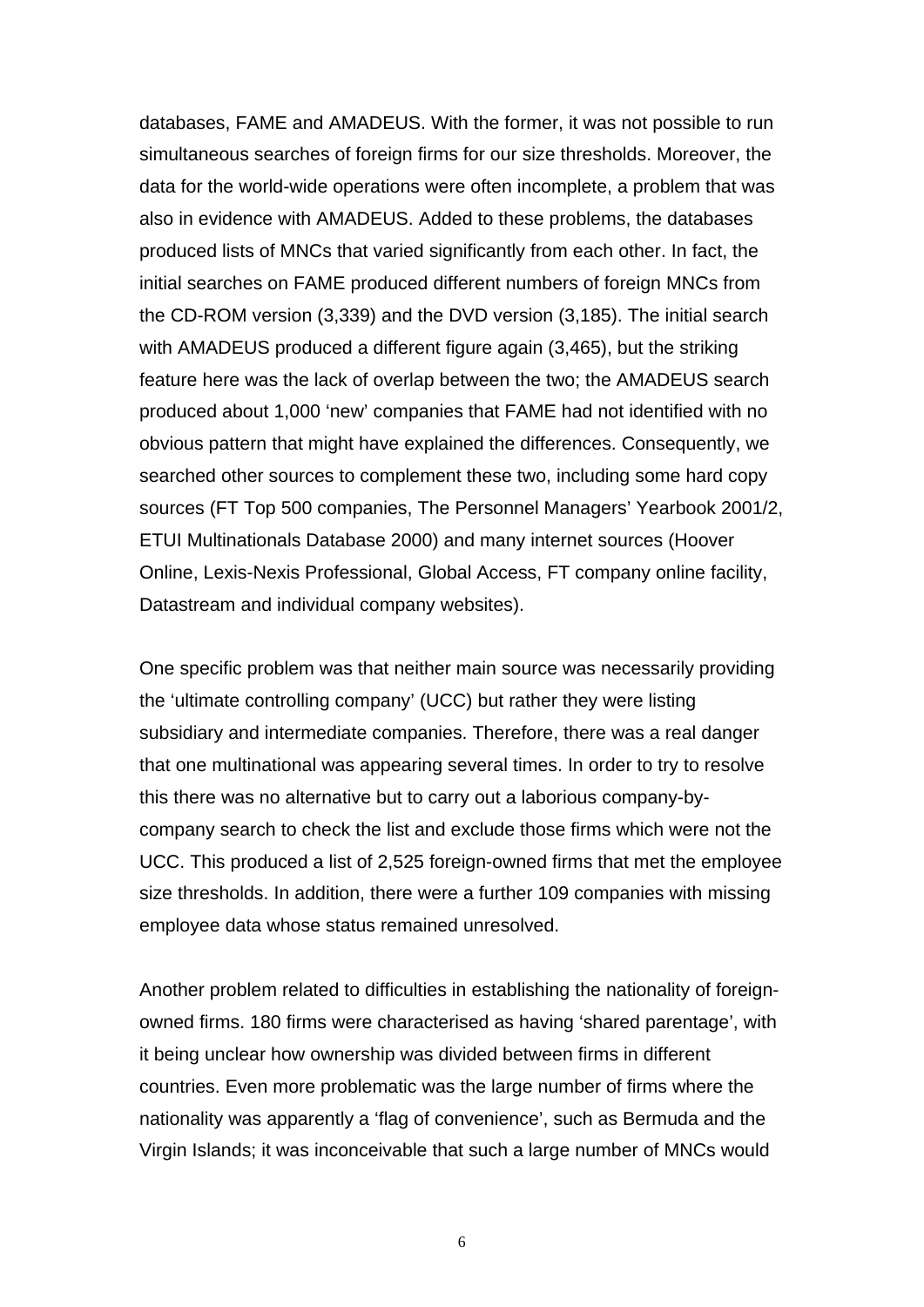have their operational HQ in these countries. In addition, there was a suspiciously large number of firms classified as from the Netherlands.

For UK-owned firms, a further problem was the lack of reliable data on international operations. FAME was not at all useful for this group of firms, but AMADEUS was more so. A search of 'UK parent company/holding companies' and 'overseas subsidiaries' with the relevant size thresholds applied provided an initial listing of 1,861 British MNCs. However, this fell very sharply when case-by-case checks were undertaken, leaving the final figure at 577 UK multinationals with at least 500 employees worldwide and at least 100 outside the UK.

The database was constructed in early 2002 and contained 3102 companies in total. Owing to the gap between this and the commencement of the project proper, there was a need to update the database and this occurred during the autumn of 2004 and early part of 2005. A series of checks were undertaken to ensure the original database took into account any new companies that may have entered the UK since 2002. Four sources were drawn upon. First, issues of *Acquisitions Monthly* covering the period from the beginning of 2001 to the middle of 2004 were searched in order to identify all recorded acquisitions involving a UK firm acquiring a firm abroad and those involving an overseasowned firm acquiring one in the UK. Firms involved were added to the database if they were not already on the list. This exercise resulted in the addition of 22 UK-owned MNCs and 12 overseas owned MNCs to the database.

Second, the team drew on the UKTI database which contained information on 1478 quotable companies for the period 2001 through to 2004. A total of 568 (38%) of these companies were checked against our overseas database. The remaining 910 (68%) of companies were given low priority status and not checked on the basis that either they had a UK workforce falling significantly below our 100 plus size criteria (518 companies) and therefore would not qualify as part of our sample, or that they involved mergers and acquisitions that had led to the creation of no new jobs (492 companies) and therefore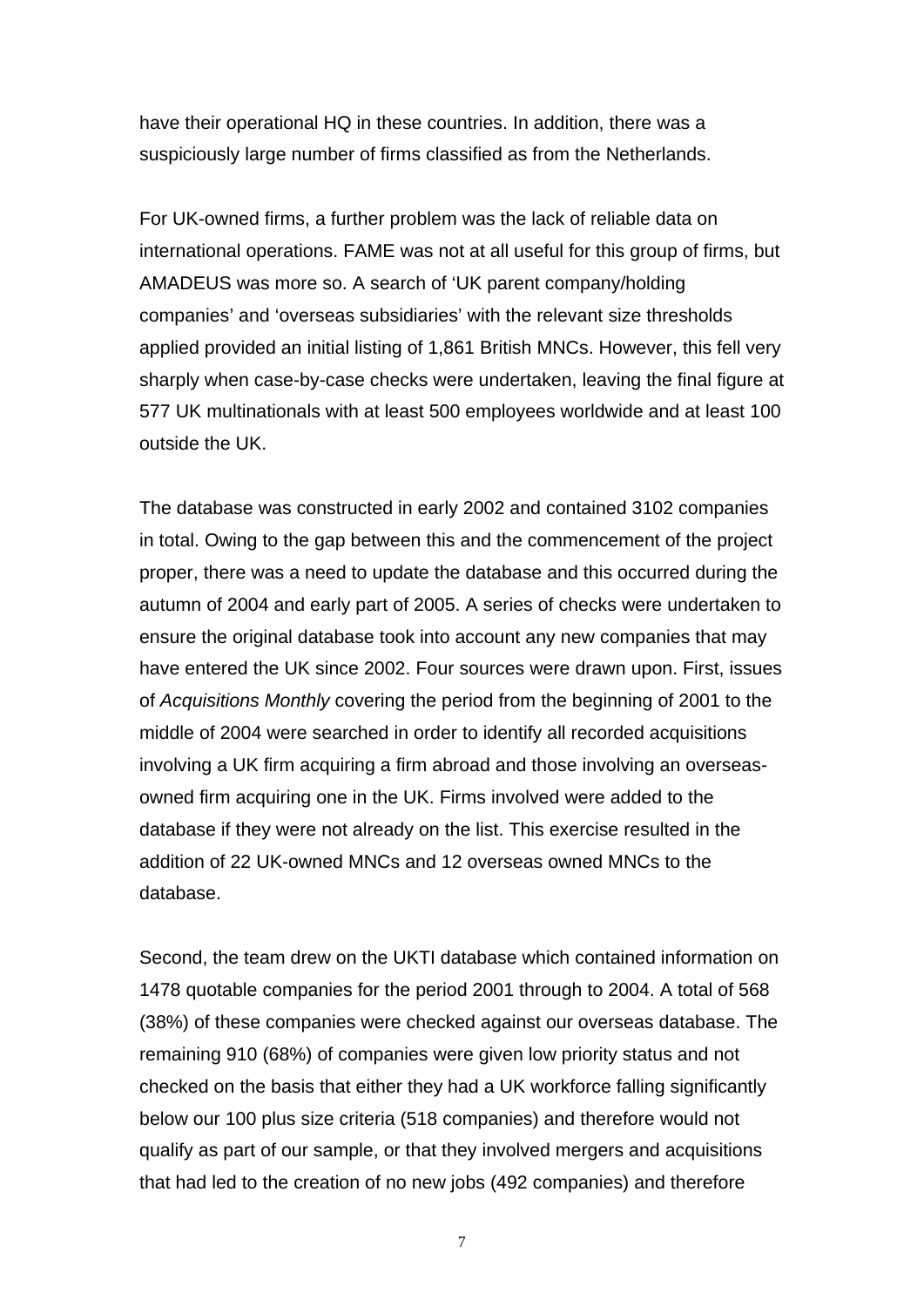would have been picked up during the initial compilation of the database. Many of the 568 companies that were checked were already on the overseas file (160) and some were found to fall below the size thresholds (59). Over half (314) had missing or insufficient data on FAME to allow us to establish their size and position within the multinational company. However, there were 35 companies that were identified as not already existing in our overseas file and met the size criteria for inclusion. These were added to our database.

Third, in order to increase the number of firms on the database which had contact details for an appropriate respondent, the *Personnel Managers Handbook* for 2004-5 was searched. This resulted in the addition of just over 650 contact details for individual HR managers or directors.

Fourth, the companies on our database were checked against the *Dun & Bradstreet* and *UK Changes* listings for companies in order to ensure that contact details were as accurate as possible. The former listing resulted in a match for just over 2,000 companies, providing an alternative phone number for these cases should the initial number be out-of-date. The search of *UK Changes* resulted in new contact details being added to the database for 326 firms. During the telephone 'screening' exercise, both the original and the new telephone numbers produced by this exercise were used where necessary to establish contact with the respondents.

The database was also checked to ensure no company was listed more than once. At the end of this process the company database contained 3099 companies of which were 2242 were Overseas- owned, 681 were UK-owned and 176 were joint UK/overseas-owned.

Overall, the exercise demonstrated the importance of cross-checking between several databases and carrying out further checks with the companies' individual websites, unavoidably a laborious and time-consuming process. This suggests that surveys of MNCs based on a single listing, whichever one it is, and that do not invest time in extensive cross-checks are likely to be some way from comprehensive or reliable. We know from the previous section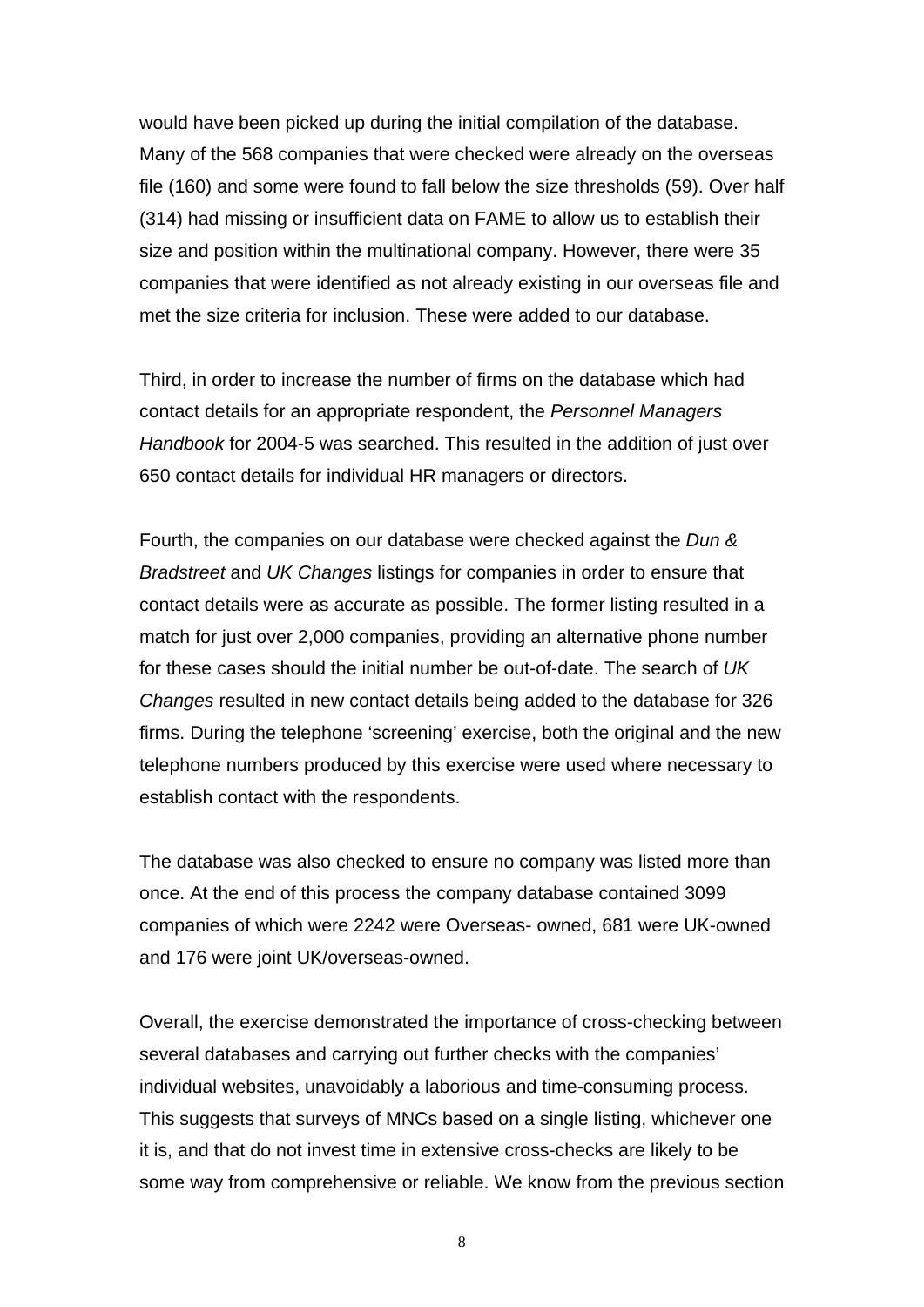that there are a number of such studies. Our survey in contrast has a strong claim to score well on these counts.

# **The 'Screening' Telephone Survey**

The survey itself was constructed around two principal stages, the first of which consisted of a telephone 'screening' survey which served the purposes of checking the initial listing for reliability, resolving incomplete information and generating some additional data concerning key aspects of the firms, such as the sector they operated in, the representation of HR on the main management board, the reporting relationship between HR managers at national level and those at the corporate HQ, and the existence and nature of a code on corporate social responsibility. It was decided that any member of the HR function or a manager from another function would be able to answer the questions relating to the first purpose, but the second required a senior HR respondent. Thus a short version of the questionnaire was constructed for junior HR or non-HR respondents and a longer version for senior HR respondents, defined as those with a job title of HR/Personnel Director, Senior Manager, Manager or Senior Officer (or another title that was seen by the respondent as equivalent to these).

The interviews were conducted by the survey company GfK NOP using computer-assisted telephone interviewing (CATI). This has the capability to cross-check responses for consistency in real time (i.e. when the interview is being conducted), enables complex filters to be administered automatically and records and stores the data instantly, removing the need for them to be entered subsequently. The long interviews lasted approximately eleven minutes and the shortened interviews took nine minutes.

Contact was sought with all 3099 MNCs in the database. As is evident from the discussion in the previous section, there were a large number of companies for which the information in the database contained some uncertainties, such as the nationality of the firm being unclear in cases of 'flags of convenience' and the employee size data being either missing or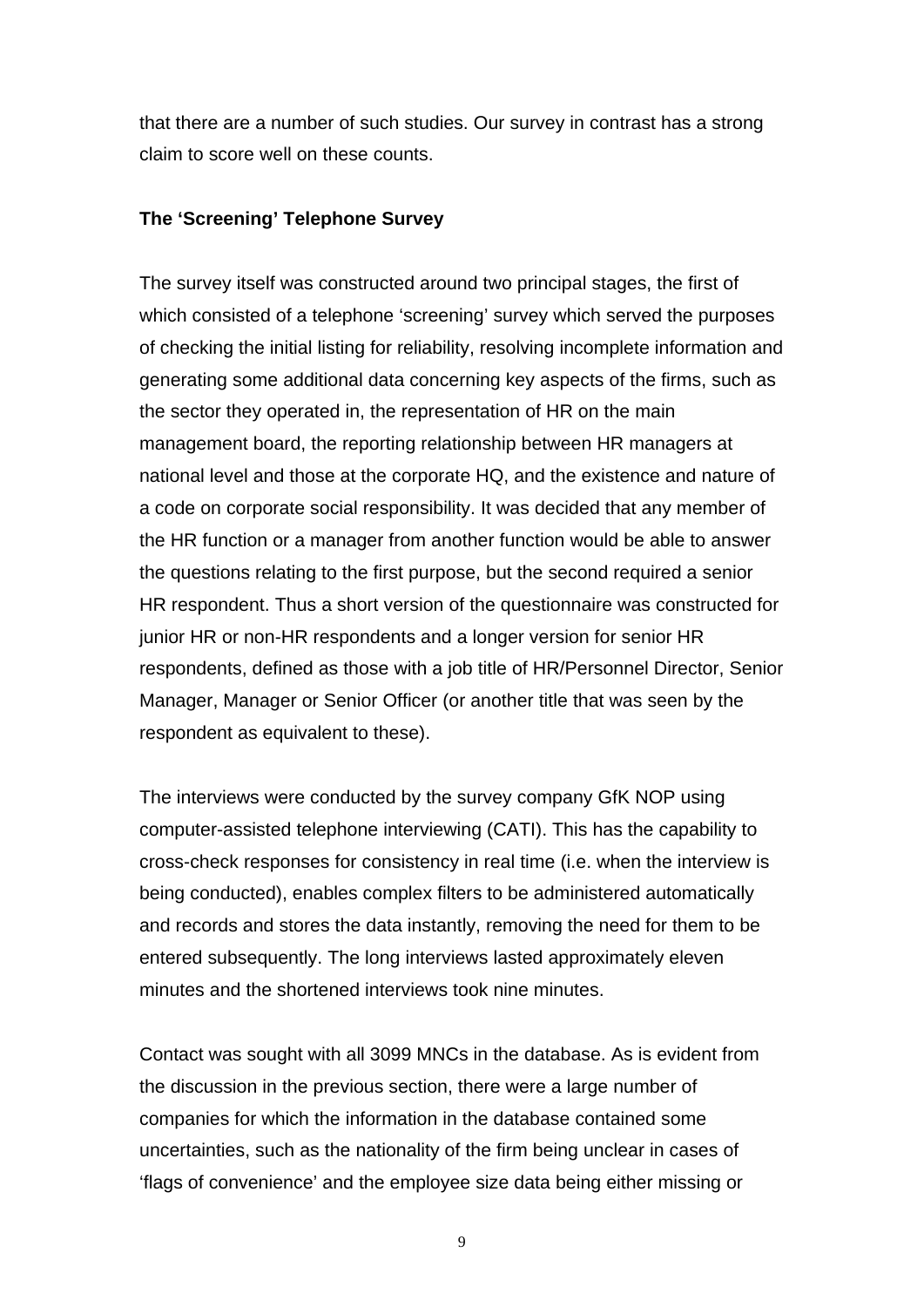ambiguous. (In many cases different sources had produced different employment figures and where there was ambiguity as to whether the firm met the size thresholds we included them in the knowledge that they might subsequently drop out after the screening process.) The screening interview allowed a check to be made for the nationality of the company by asking where the UCC was based and a check on the employment figures, both worldwide and in the UK. In addition, it presented the opportunity to carry out another check that the level at which the interview was being carried out was indeed at the HQ of the UCC, something that was crucial given the experience in the compilation of the database of finding many subsidiary or intermediate companies. Accordingly, respondents were asked whether they were located at the UK HO of the UCC. The outcomes of the telephone screening exercise are charted in Table 1 (and a full breakdown is provided in Appendix 1).

|                                           | N   | <b>Sub-totals</b> |
|-------------------------------------------|-----|-------------------|
| Useable:                                  | 903 |                   |
| Non-useable responses                     | 28  |                   |
| Non-response I (Refusal)                  | 761 |                   |
| Non-response II (Access failure)          | 456 |                   |
| POTENTIAL ELIGIBLE LISITNG                |     | 2148              |
| Not part of the population (e.g. screened | 951 |                   |
| out, duplicates etc)                      |     |                   |
| <b>TOTAL LISTING</b>                      |     |                   |

## **Table 1: Outcomes of the Telephone Survey**

These checks led to some companies being screened out of the survey. The telephone interviews revealed that just over 16% (488) of the companies turned out to not fulfil the size criteria. A further 15% (463) were found not to be part of the MNC population of interest on the basis that either they had closed down, were a duplicate (i.e. the company was already represented in the database by another subsidiary or intermediate company), they were not a multinational organisation or despite additional checks during the survey fieldwork they were deemed to be non-traceable. In the case of the nontraceable companies this referred to companies that during the screening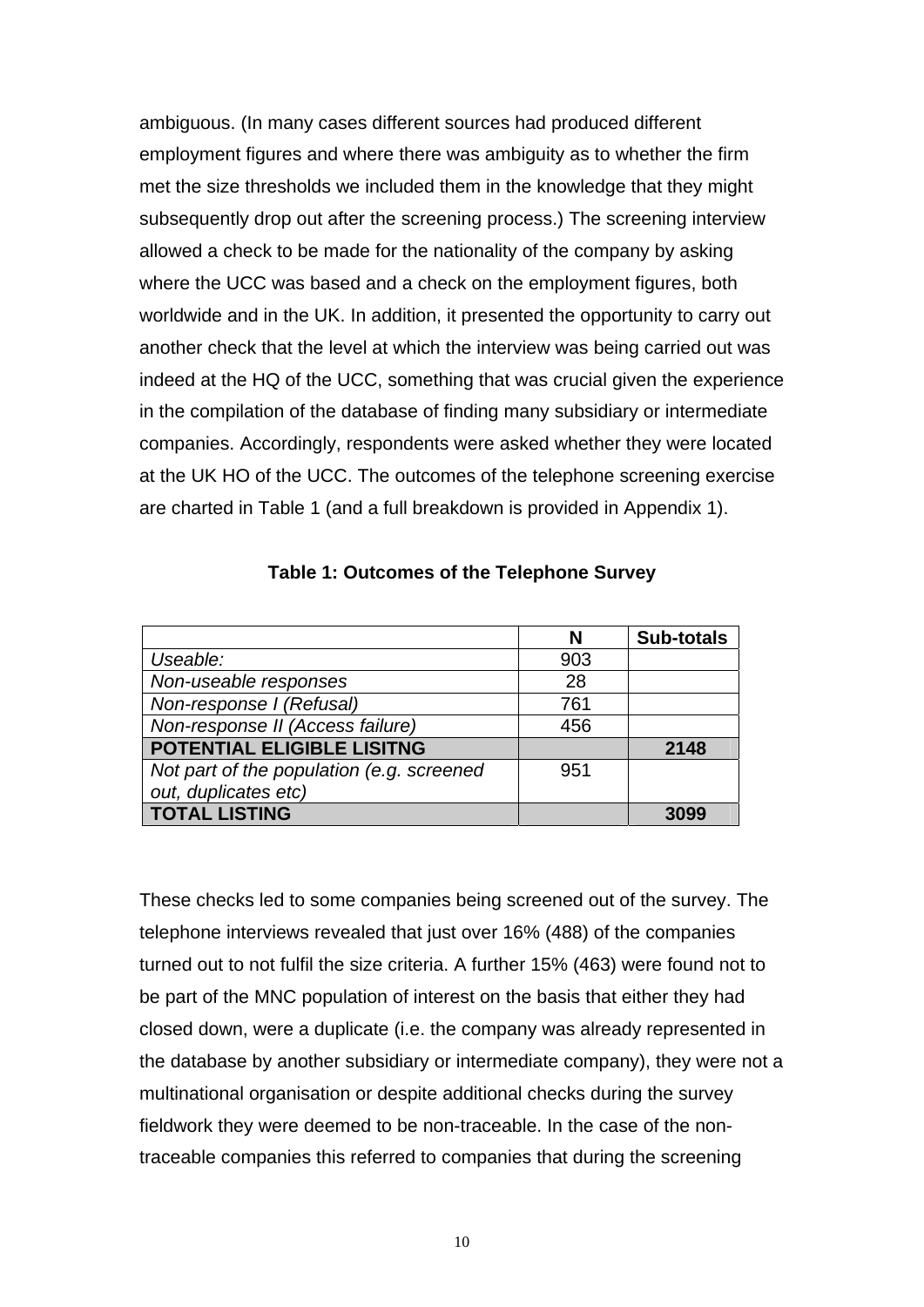fieldwork could not be contacted. For example, some of the telephone numbers were residential numbers, or the phone rang but there was no pickup or the number was unobtainable. In total no contact was made with 577 companies initially. Therefore further checks were undertaken which involved case-by-case company searches using web browsers, electronic telephone directories and the Companies House database to try and identify alternative numbers. As a result of this process, 277 companies could either not be traced or no alternative contact details could be found and were thus categorised as 'non-traceable'. In the case of the remaining 300 companies contact was successful and we were able to establish if they screened in or screened out. This meant that the number of potentially eligible companies in the database fell from 3099 to 2148.

Of the potentially eligible companies contacted, 761 refused to participate and in 456 cases contact was made with the company on numerous occasions but not with the respondent. A total of 931 companies agreed to participate, although in 28 cases an interview commenced but the data were not useable. This was because contradictory answers to the screening questions indicated that the data were unreliable. This left 903 useable interviews*.* The long or full questionnaire was completed by 665 respondents and the short version by 238.

The response rate for the screener phase was 43% (i.e. total returns as a percentage of the total eligible sample). From the total sample drawn the size threshold was validated for 1419 organisations (i.e. 931 completed returns and 488 MNCs that screened out for failing to meet the size thresholds). Assuming a similar proportion of companies in the non-validated sample would screen out on the basis of their size it is possible to calculate a response rate range for the screening survey of 43% to 52%.

#### **The Main Survey**

The third and main stage of the research involved a face-to-face interview with a senior HR respondent. The purpose of this was to discover much more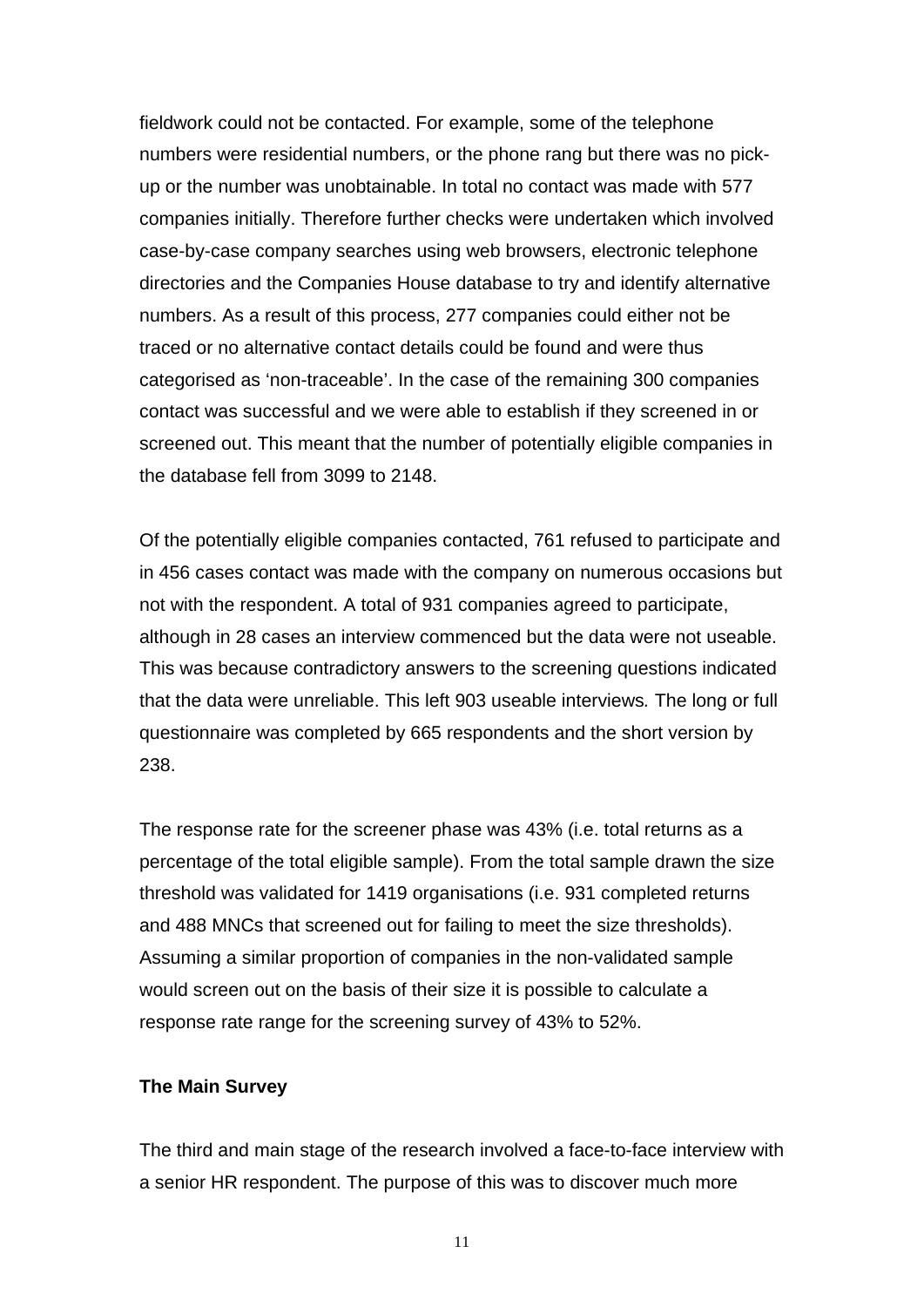about the way the multinationals were organised and structured and to shed light on HR policies and practices in a number of areas.

On the first of these issues, respondents were asked a series of questions about the following issues (among others):

- the way the company was structured e.g. around international divisions, regions, business functions or national subsidiaries
- the nature of the HR function e.g. concerning the monitoring of operating units and bodies that form international HR policies
- the geographical distribution of employment across regions
- the extent to which the firms were diversified across sectors
- the way in which the firms were integrated across borders in production or service provision
- the ways in which the firms had grown e.g. acquisitions, joint ventures, greenfield sites

On the second issue, the questionnaire contained a series of questions on each of the following issues:

- Pay and performance management
- **Training, development and organisational learning**
- Employee involvement and communication
- Employee representation and consultation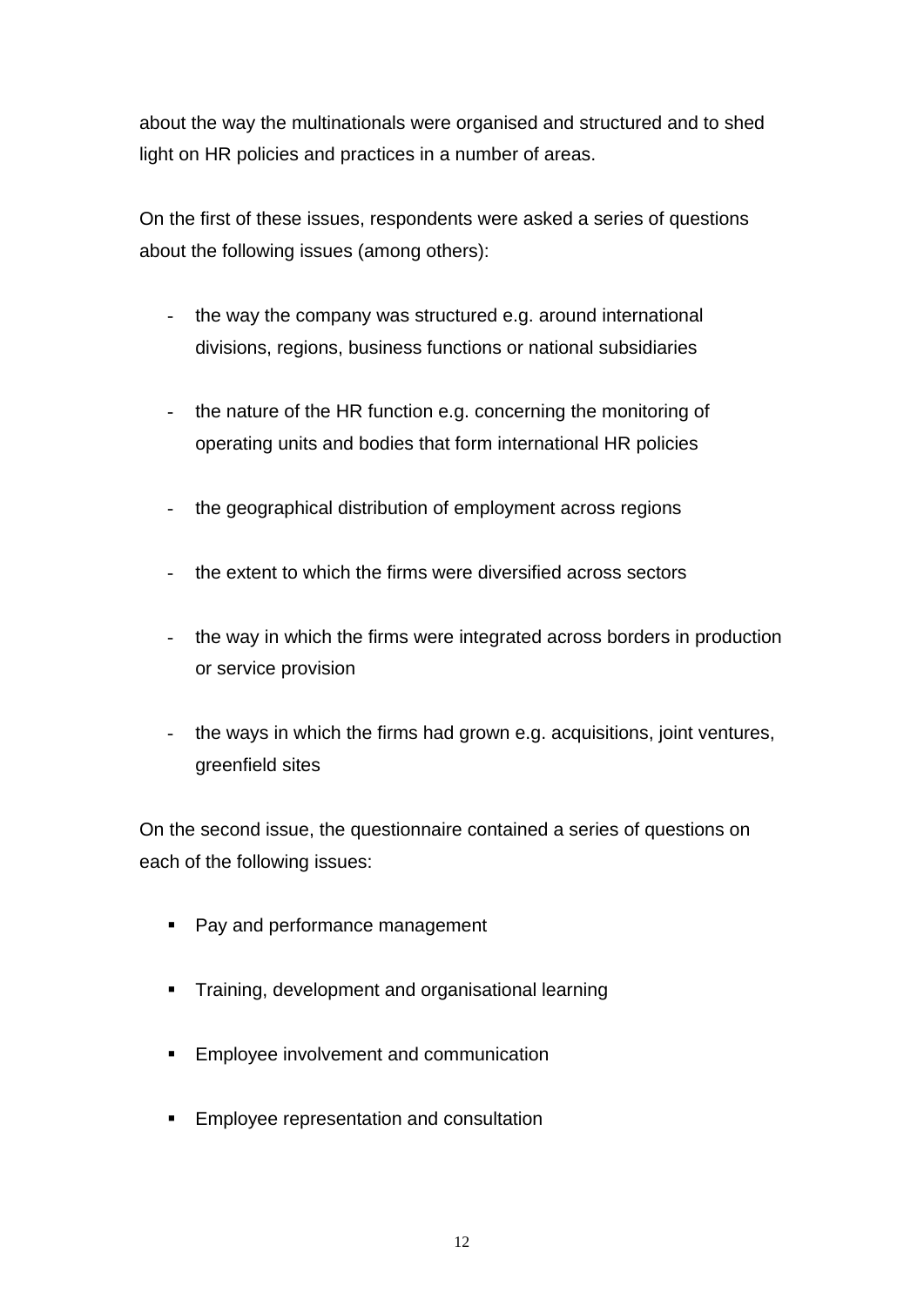An innovation in this survey was to make a threefold distinction between different occupational groups. The first of these is managers. The identification of internationally mobile managers, and the provision of international career development that will generate skills and experience, are important aspects of the way that many MNCs operate. Where companies have a policy of developing a cadre of 'international managers' to promote cross-border integration of strategy and operations one might expect special emphasis on the international management of remuneration and career development for managers. The second group is non-managerial employees. There is growing evidence that the way that these employees are managed is shaped by the cross-border context of the companies. In practical terms, following other surveys, the 'largest occupational group' (LOG) was identified. Third, a simple distinction between managers and other employees may be too stark; firms may have other key groups of employees, for example research staff or product designers, who are critical to organisational learning and competitive advantage. Thus in this survey a key innovation is that we ask about the existence of a 'key' group of staff that are crucial to the firm's core competence and consider whether such a group is managed in a distinct manner.

The fieldwork for this phase of the research took place in late 2005 and early 2006. The questionnaire was rigorously tested during several pilot stages. The interviews were carried out by trained and fully briefed interviewers using computer-assisted programmed interviewing (CAPI) with senior HR respondents. Like its telephone-based counterpart (CATI), this has the advantages of allowing real-time checks for consistency in responses, automatically routing the interviewer through complex filters and immediate storage of the data. The questionnaire was very detailed, with interviews lasting around one hour and ten minutes on average.

The main survey consisted of 302 interviews, a response rate of 33% from the screener stage to the main stage. The research team was anxious to check that the key characteristics of the firms taking part in the two stages were similar and to this end the two datasets were profiled against one another.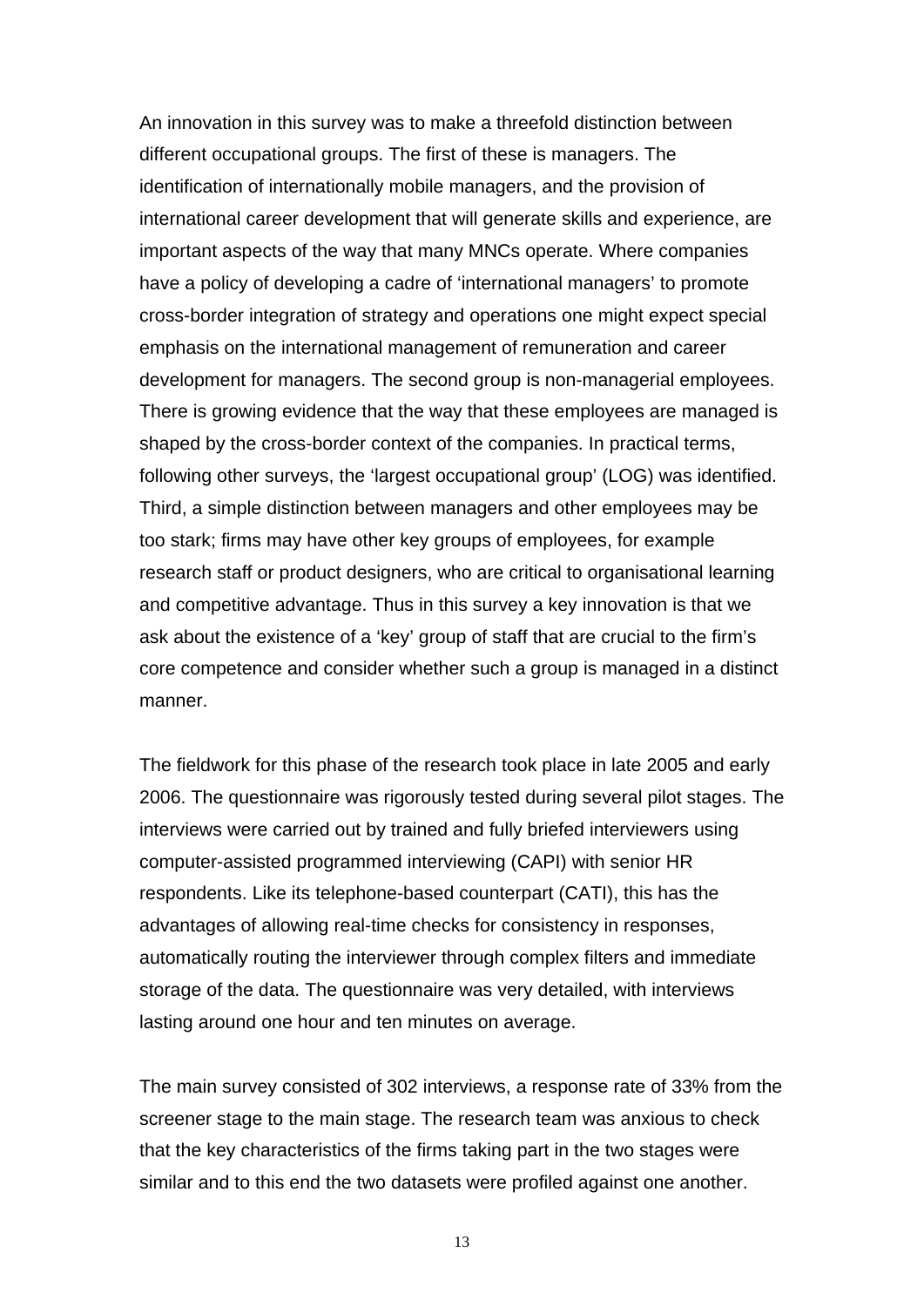Although the results, which are shown in the table below, were generally reassuring there was some discrepancy in the sectoral profile between the screener and the main survey. MNCs in services are compartively underrepresented in the main survey as compared with the screener, whilst MNCs in manufacturing are comparatively over-represented.

|                      |             | <b>Screener</b> | <b>Main</b>    |      |  |
|----------------------|-------------|-----------------|----------------|------|--|
| <b>Sector</b>        |             |                 |                |      |  |
| Manufacturing        | 412         | 46%             | 152            | 50%  |  |
| <b>Services</b>      | 426         | 47%             | 129            | 43%  |  |
| Production non-      | 53          | 6%              | 17             | 6%   |  |
| manufacturing        |             |                 |                |      |  |
| Multi-sector         | 12          | 1%              | $\overline{4}$ | 1%   |  |
| UK emp <sup>*</sup>  |             |                 |                |      |  |
| 100-499              | 395         | 46%             | 125            | 42%  |  |
| 500-999              | 154         | 18%             | 54             | 18%  |  |
| 1000-4999            | 228         | 27%             | 95             | 32%  |  |
| 5000+                | 78          | 9%              | 26             | 9%   |  |
| WW emp <sup>**</sup> |             |                 |                |      |  |
| 100-499              | $\mathbf 0$ | 0%              | $\mathbf 0$    | 0%   |  |
| 500-4999             | 214         | 35%             | 93             | 35%  |  |
| 5000+                | 389         | 65%             | 178            | 65%  |  |
| Origin               |             |                 |                |      |  |
| <b>UK</b>            | 166         | 18%             | 44             | 15%  |  |
| <b>Rest of Eur</b>   | 272         | 30%             | 94             | 31%  |  |
| N. America           | 347         | 38%             | 123            | 41%  |  |
| East Asia            | 69          | 8%              | 23             | 8%   |  |
| <b>Rest of World</b> | 49          | 6%              | 18             | 6%   |  |
| <b>Total</b>         | 903         | 100%            | 302            | 100% |  |

**Table 2 – The Profiles of the Screener and Main Stage Surveys**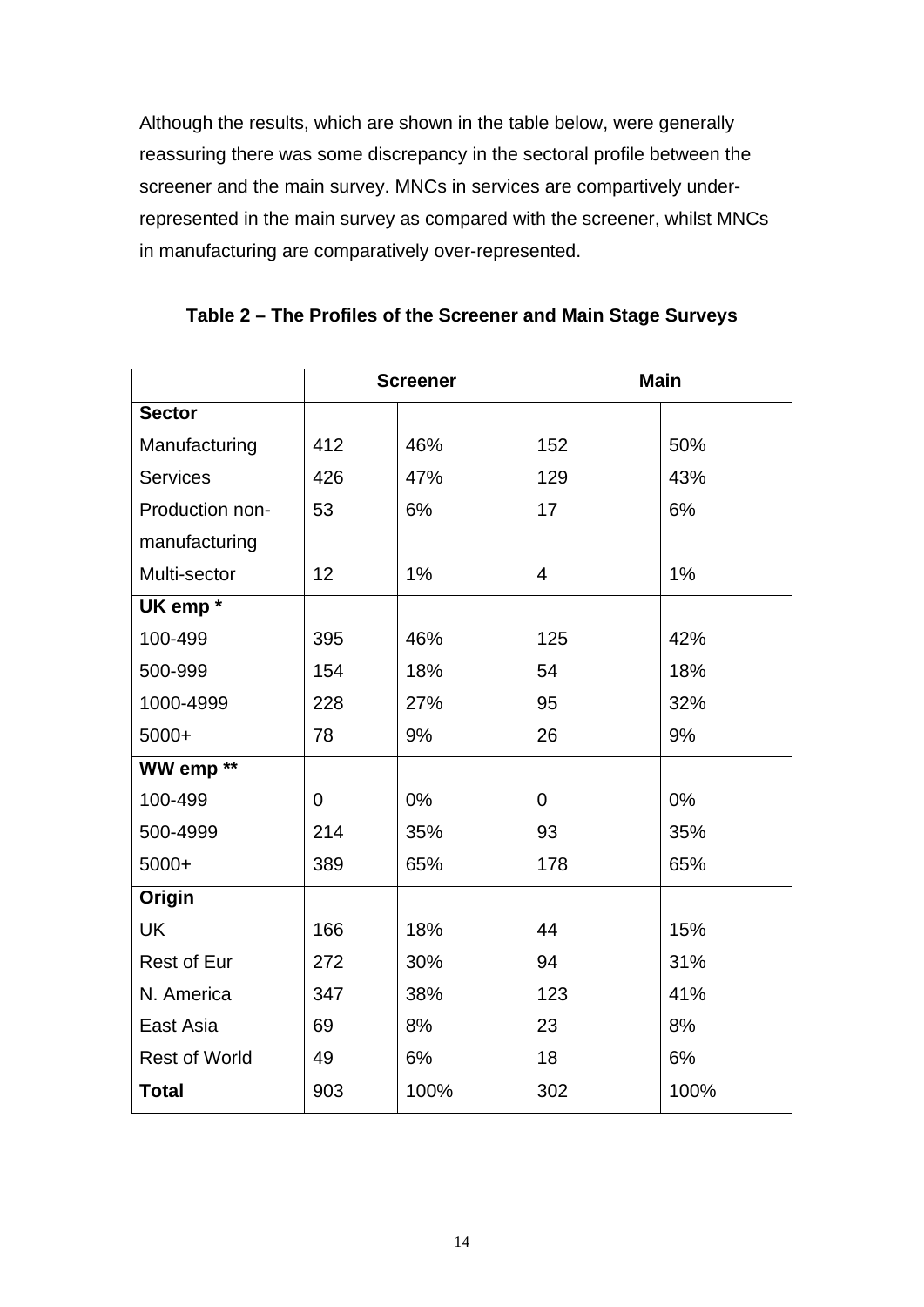\* - for the figures for UK employment, 48 respondents at the screener stage and 2 at the main stage were unable to place the firm into one of the size categories

\*\* - for the figures for WW employment, 300 respondents at the screener stage and 31 at the main stage were unable to place the firm into one of the size categories

To correct for this, a weighting variable was constructed which has the effect of weighting main survey cases to reflect the screener profile by sector. Checks confirmed that application of this weighting variable did not affect the profile of the main survey sample by country of origin or the two employment size variables.

#### **Discussion**

One of the primary benefits of survey research is derived from the inferences that can be drawn from results to the wider population of interest, in this instance MNCs. We have illustrated however that some of the survey work on MNCs in the UK to-date has weaknesses which impact on the population inferences that can be drawn. Our research attempts to address these. Firstly, the reliability and validity of sampling frames or company lists which are used as proxies for the MNC population of interest are often poor or not adequately addressed. Our experiences demonstrate the dangers of relying solely on one data source. Instead, the population list of MNCs in the UK compiled for this study involved using multiple listings from a variety of sources including professional associations (e.g. Personnel Managers Yearbook), government department listings (.e.g. UKTI), specialist listings (Acquisitions Monthly), official government lists (e.g. companies house); and company databases (e.g. AMADEUS, FAME, Dun & Bradstreet). This ensured we gained comprehensive coverage of the MNC population.

Second, and linked to the first point, the representativeness of MNC survey data has often received little attention by authors of previous work. In this study we have explicitly addressed the issue. We have done this by assessing the representativeness of the main study survey data in comparison with the screener survey data. The results indicate that in the MNC profile in terms of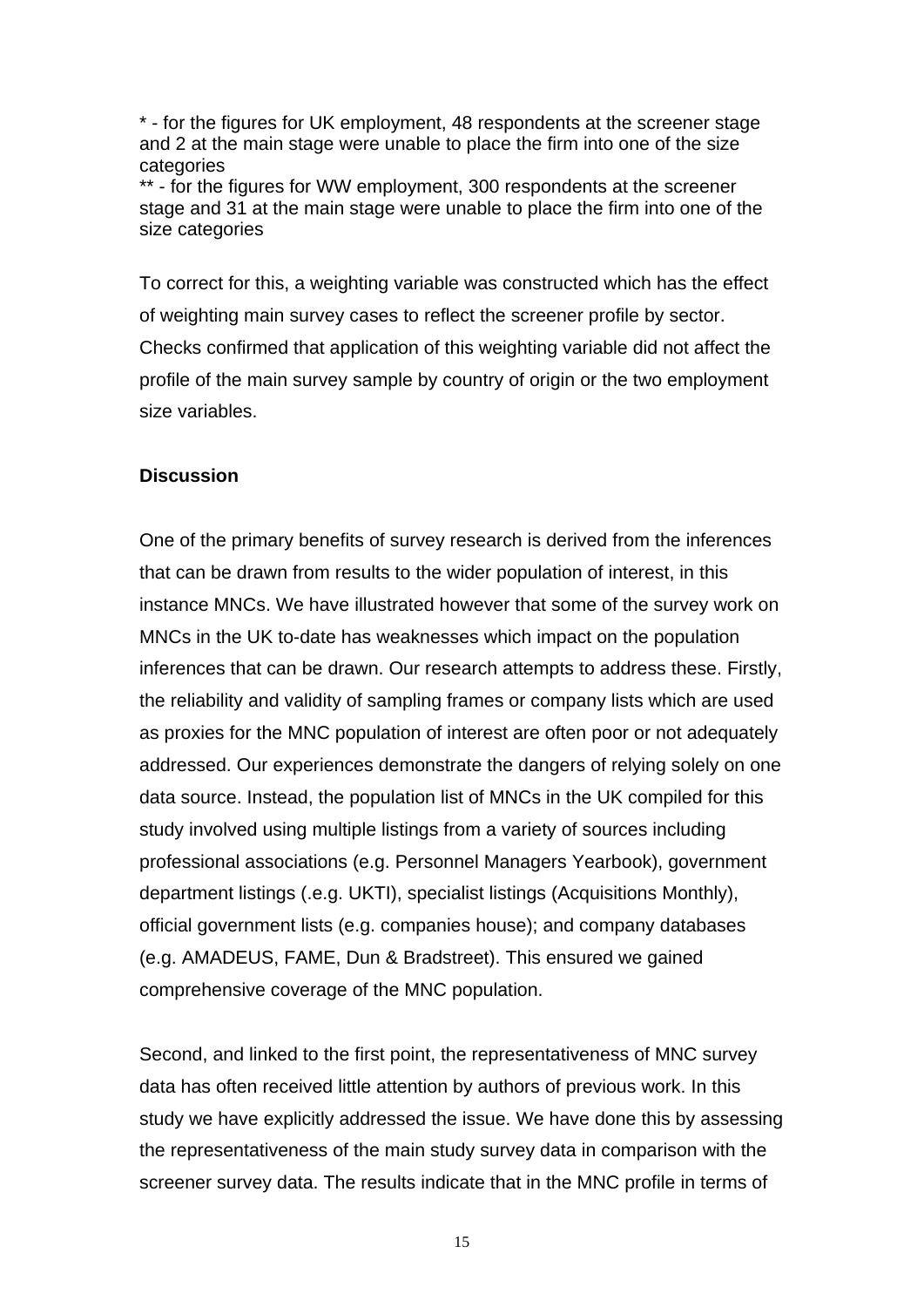its sector, size and country of origin, is consistent across the two surveys. This is reassuring as it suggests no bias has crept in when moving from a sample of over 900 companies to one of just over 300. The next phase of checks would involve comparing the sample profile with the profile of MNCs in the validated population list. This work is currently underway and will be reported in due course.

Third, we undertook multiple checks involving direct contact with the company, or case by case company searches aimed at ensuring the database was as up-to-date as possible prior to fieldwork and to verify the eligibility of the company for inclusion on the database. This process revealed that many companies originally listed as part of our population list, on the basis of database information, were in fact not eligible. In some cases companies had closed down, or, employee numbers listed on the database were inaccurate or out of date and as a result the company was screened out. In all approximately one third of the companies originally listed as part of the population were found to be ineligible. This type and level of inaccuracy is important in terms of its potential impact when estimating how representative sample parameters are of the population.

Fourth, we recognised that previous studies had not always been designed to look specifically at the MNC population and as a result the sample of MNCs tended to be small. This had the consequence of limited the inferences to the wider population and also limited the comparative analysis within the MNC sample. Our research has yielded two samples: a screening survey sample of 903 companies and a main stage survey of 302 companies. In addition, we paid particular attention to a number of key MNC characteristics, e.g. size, sector and country of origin, likely to be important explanatory factors in any comparative analysis. The relatively large sample sizes we have achieved make comparative analysis based on these parameters feasible. This will enable a more detailed and nuanced profile of MNCs in the UK to be revealed than previous studies have allowed.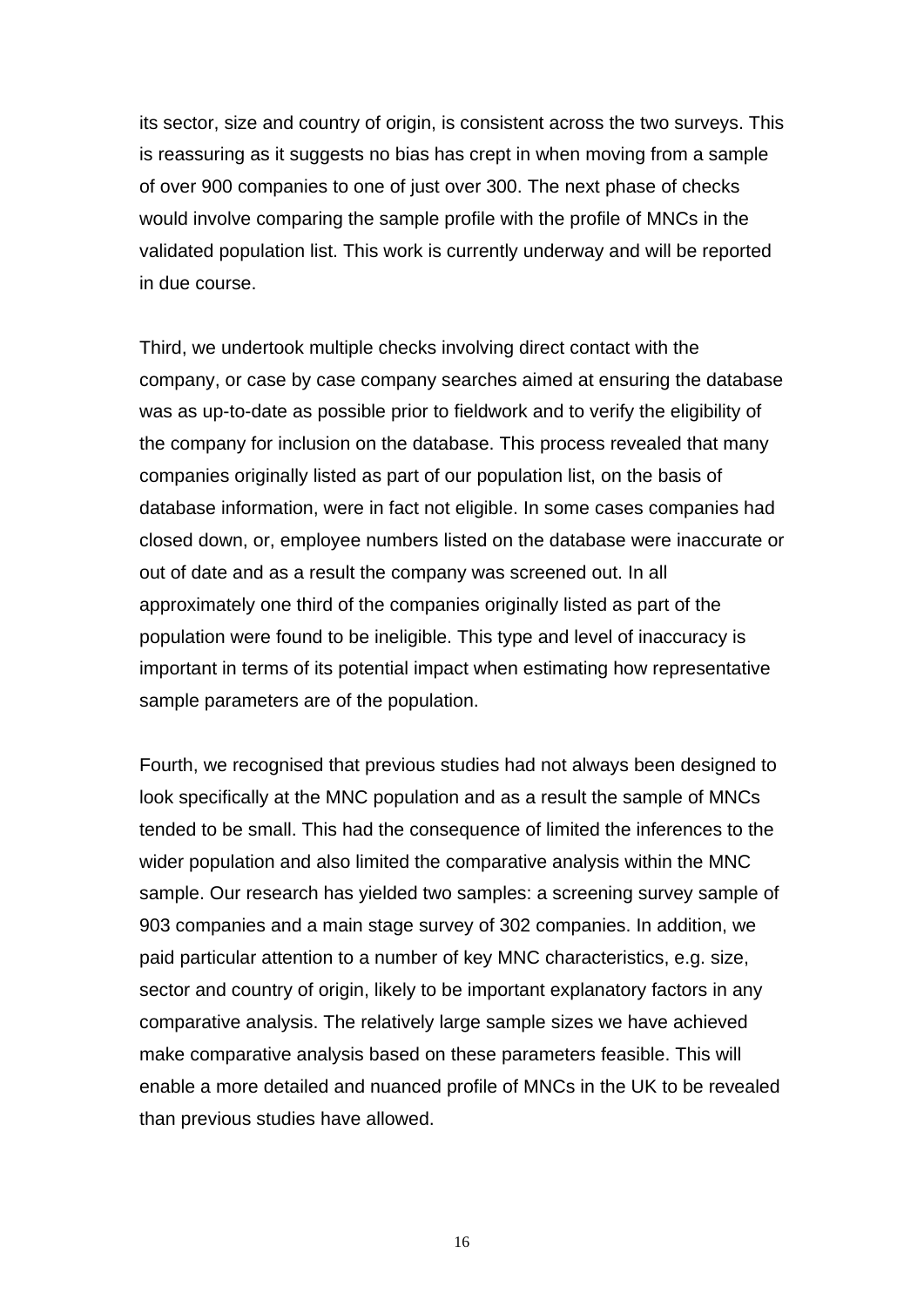Fifth, this study covers a comprehensive range of substantive HR and IR policy and practice issues at the level of the MNC organisation. As such it provides insights into areas of policy that previous studies have been unable to attend to. The preliminary findings from the screener survey have already illustrated the heterogeneity of MNCs in the UK in terms of the HR and IR policies they pursue and these issues will be explored further in the main study.

In conclusion, this paper has outlined the process undertaken in constructing and verifying our population list for MNCs in the UK. Our analysis of this process has demonstrated the inaccuracies inherent in 'ready-made' lists, which are often, adopted wholesale by researchers. We have also illustrated how such limitations can be addressed, although this is both time and cost intensive. However, as a result we have been able to identify, with a high degree of reliability and validity, a valid population of 2148 MNCs in the UK, and engaged 903 in a screener survey from which a further 302 have undertaken our main survey. This yields one of the most robust and comprehensive survey data sets of HR and IR policy and practice of MNCs in the UK.

# **References**

- Beaumont, P., Cressey, P. and Jakobsen, P. (1990) 'Key Industrial Relations: West German Subsidiaries in Britain', *Employee Relations*, 12, 6, 3-7.
- Buckley, P. and Enderwick, P. (1985) *The Industrial Relations Practices of Foreign-owned Firms in Britain*, London: Macmillan.
- Collinson, S. and Rugman, A. (2005) 'Case Selection Biases in Management Research: The Implications for International Business Studies', Unpublished Paper.
- Faulkner, D., Pitkethly, R. and Child, J. 'International Mergers and Acquisitions in the UK 1985-94: A Comparison of National HRM Practices', *International Journal of Human Resource Management*, 13, 1, 106-122.
- Edwards, P., Armstrong, P., Marginson, P. and Purcell, J. (1996) 'Towards the Transnational Company? The Global Structure and Organisation of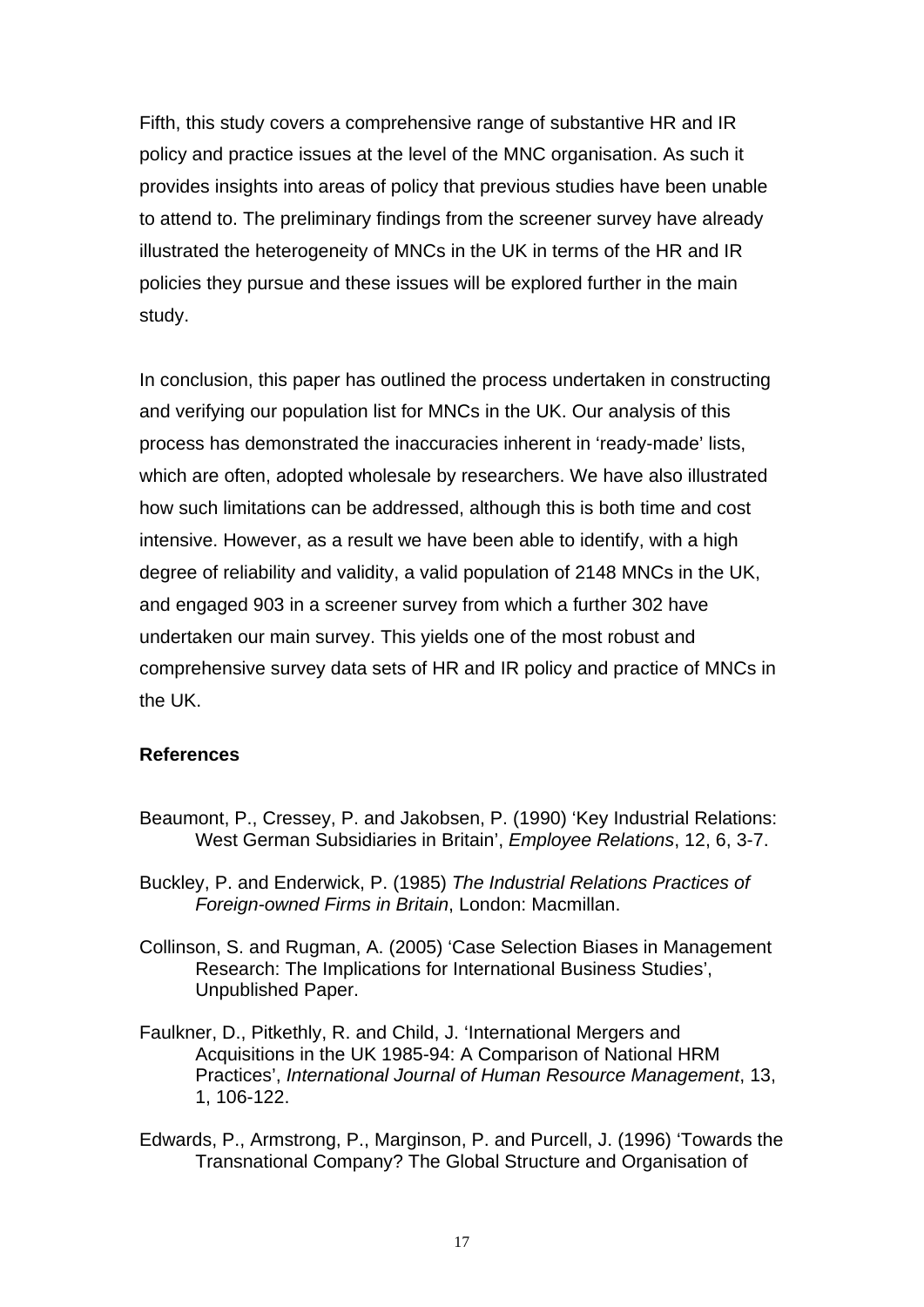Multinational Firms' in D. Gallie and K. Purcell (eds) *Corporate Restructuring and Labour Markets*, London: Routledge.

- Guest, D. and Hoque, K. (1996) 'National Ownership and HR Practices in UK Greenfield Sites', *Human Resource Management Journal*, 6, 4, 50-74.
- Hamill, J. (1983) 'The Labour Relations Practices of Foreign-Owned and Indigenous Firms', *Employee Relations*, 5, 1, 14-16.
- Hamill, J. (1984) 'Labour Relations Decision making in Multinational Corporations', *Industrial Relations Journal*, 15, 1, 30-34.
- Harzing, A.-W. (1999) *Managing the Multinationals: An International Study of Control Mechanisms*, Cheltenham: Edward Elgar.
- Innes, E. and Morris, J. (1995) 'Multinational Corporations and Employee Relations', *Employee Relations*, 17, 6, 25-42.
- Marginson, P., Armstrong, P., Edwards, P. and Purcell, J. (1995) 'Managing Labour in the Global Corporation: A Survey-based Analysis of Multinationals Operating in the UK', *International Journal of Human Resource Management*, 6, 3, 702-719.
- McDonnell, A., Lavelle, J., Collings, D. and Gunnigle, P. (2005) 'Who are the Multinationals? A Methodological Critique', Unpublished paper.
- Milner S and James A 1994 'Foreign Ownership, Unionisation and Collective Bargaining' Centre for Economic Performance, LSE. Working Paper No. 592
- Oliver, N. and Wilkinson, B. (1988) *The Japanization of British Industry*, Oxford: Basil Blackwell.
- Peck, F. and Stone, I. (1992) *New Inward Investment and the Northern Region Labour Market*, Employment Department, Research Series No 6.
- Purcell, J., Marginson, P., Edwards, P. and Sisson, K. 1987 'The Industrial Relations Practices of Multi-Plant Foreign Owned Firms', *Industrial Relations Journal,* 18, 2, 130-37
- Steuer, M. and Gennard, J. (1971) 'Industrial Relations, Labour Disputes and Labour Utilisation in Foreign-owned Firms in the UK' in Dunning, J. (ed) *The Multinational Enterprise*, London: Allen and Unwin.
- Tuselmann, H.-J., McDonald, F. and Heise, A. (2003) 'Employee Relations in German Multinationals in an Anglo-Saxon Setting: Toward a Germanic Version of the Anglo-Saxon Approach?' *European Journal of Industrial Relations*, 9, 3, 327-349.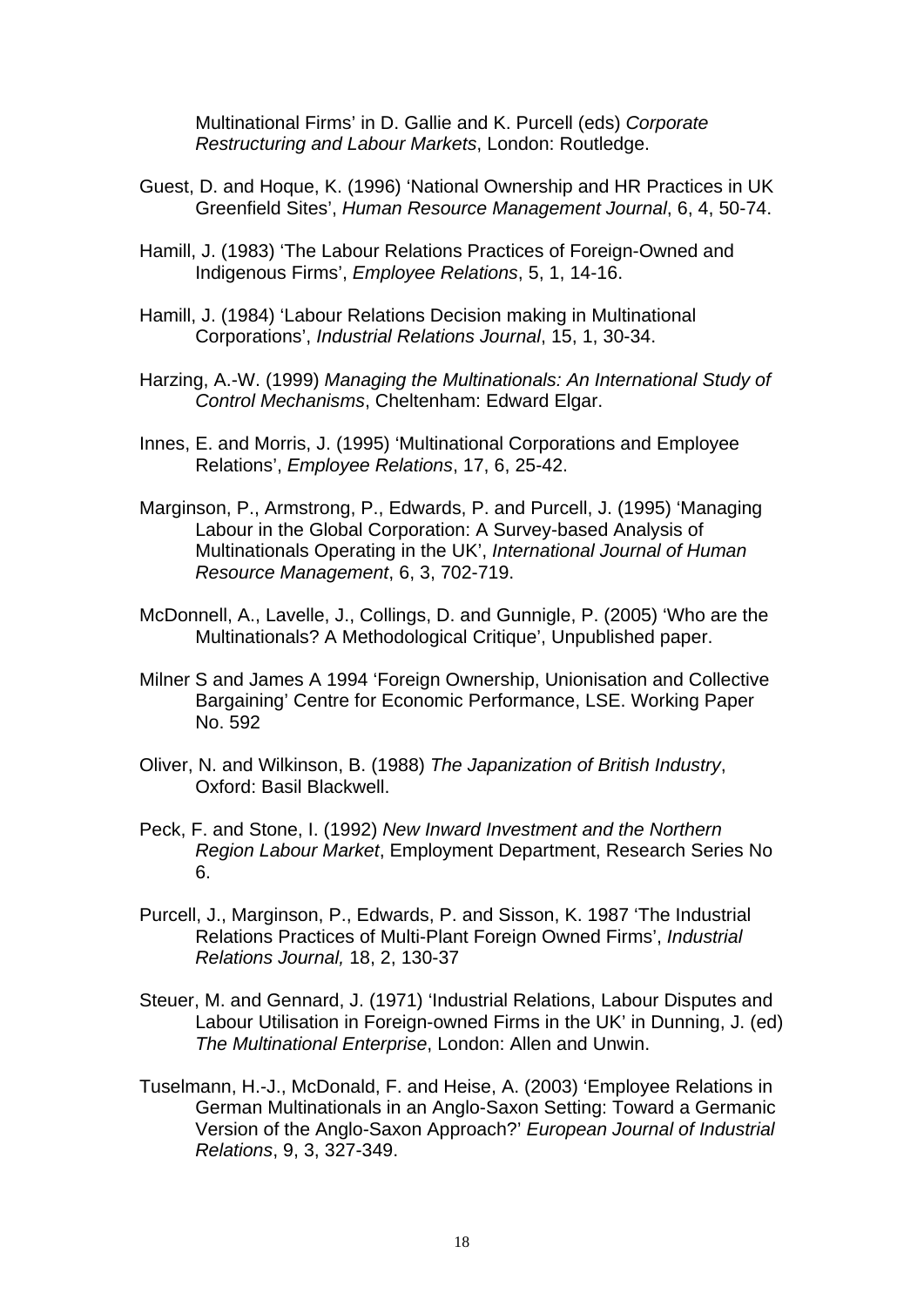- Wilkinson, B., Morris, J. and Munday, M. (1993) 'Japan in Wales: A New Industrial Relations', *Industrial Relations Journal*, 24,4, 273-283.
- Wood, S. and Fenton O'Creevy (2005) 'Direct Involvement, Representation and Employee Voice in UK Multinationals in Europe', *European Journal of Industrial Relations*, 11, 1, 27-50.
- Young, S., Hood, N. and Hamill, J. 1985. Decision-making in foreign-owned multinational subsidiaries in the United Kingdom. Multinational Enterprises Programme, Working paper 35. Geneva: ILO.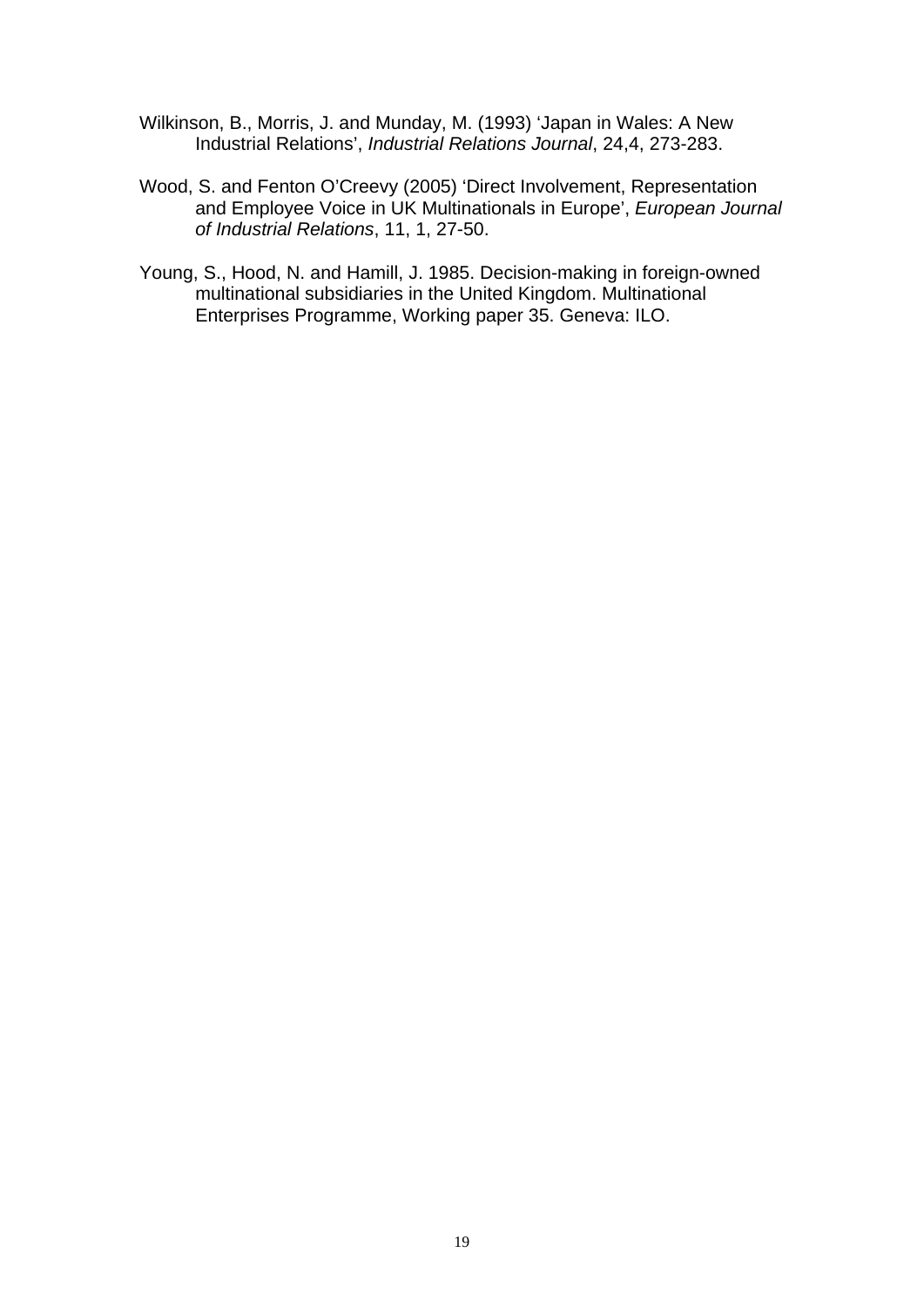|                                   | N              | Sub-<br>totals |
|-----------------------------------|----------------|----------------|
| Useable:                          |                | 903            |
| Short interviews completed        | 238            |                |
| Long interviews completed         | 665            |                |
| Non-useable responses:            |                | 28             |
| Rejected                          | 28             |                |
| Non-response I (Refusal)          |                | 761            |
| Company policy not to participate | 418            |                |
| Refusal to participate            | 300            |                |
| Stopped interviews                | $\overline{2}$ |                |
| Quit                              | 20             |                |
| Other - cannot continue           | 21             |                |
| Non-response II (Access failure)  |                | 456            |
| Arrange callback                  | 187            |                |
| Leave questionnaire               | $\overline{2}$ |                |
| Not available during fieldwork    | 25             |                |
| Referred elsewhere                | 10             |                |
| Reached maximum number of calls   | 214            |                |
| Voicemail                         | 10             |                |
| Busy/ engaged                     | $\overline{c}$ |                |
| No eligible respondent            | $\overline{6}$ |                |
| <b>Potential Eligible Sample</b>  | 2148           | 2148           |
| Not part of the population        |                | 951            |
| Did not meet screening criteria   | 488            |                |
| Duplicate numbers/companies       | 152            |                |
| Duplicate interview               | 16             |                |
| Closed down                       | 12             |                |
| Not a Multinational company       | 6              |                |
| Non-traceable                     | 277            |                |
| <b>TOTAL SAMPLE DRAWN</b>         | 3099           | 3099           |

# **Appendix 1: Detailed Breakdown of the Telephone Screening Survey**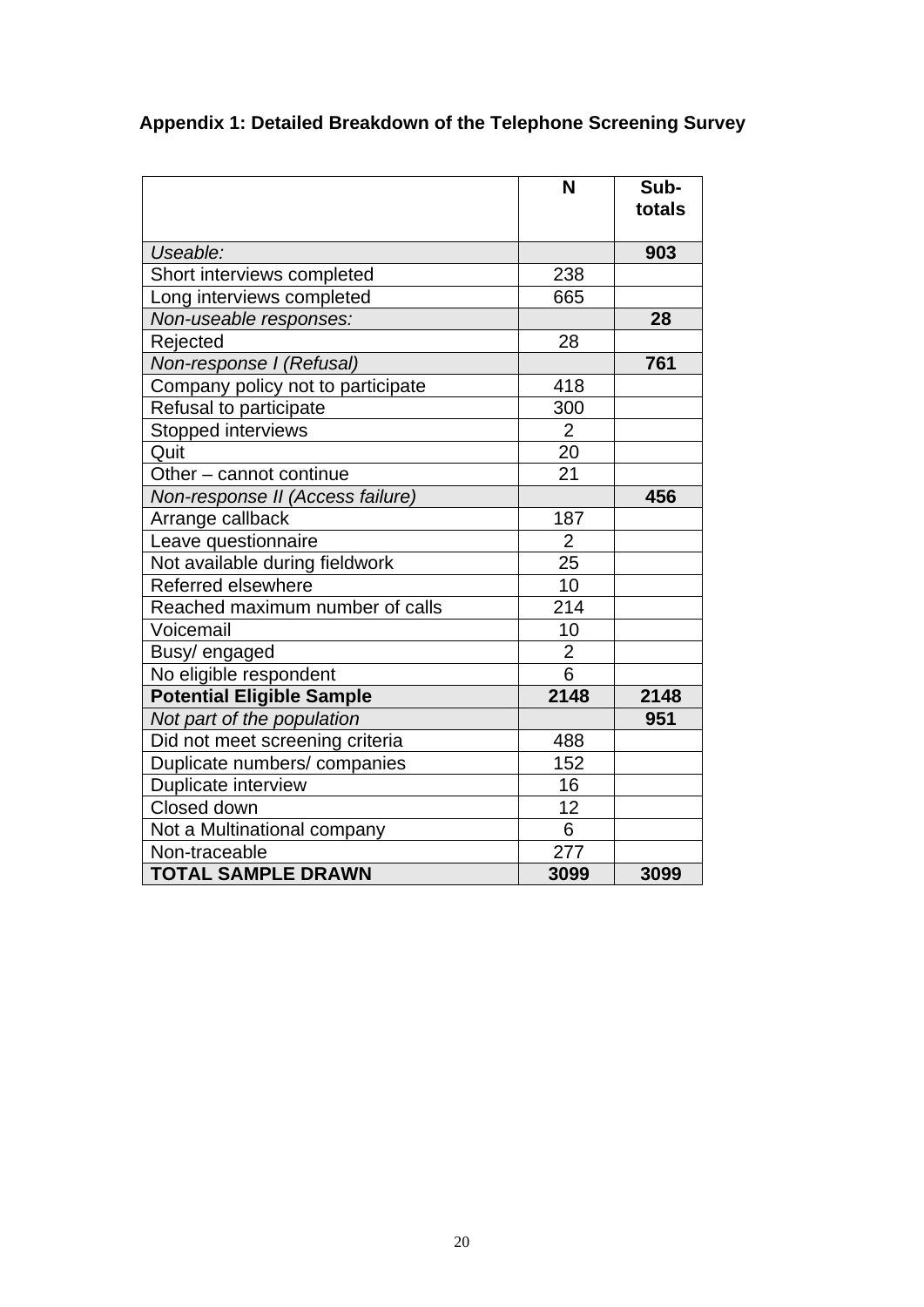# **Appendix 2: Methods used in Survey-based Studies of Employment Policy and Practice in MNCs**

| <b>Authors</b>                        | <b>Focus</b>                                                                                                 | <b>Unit of Analysis</b>       | Form of<br><b>Gathering Data</b>                             | <b>Respondent</b>                                                                                                        | <b>Population Listing</b>                                                | N   | <b>Response</b><br>Rate                      |
|---------------------------------------|--------------------------------------------------------------------------------------------------------------|-------------------------------|--------------------------------------------------------------|--------------------------------------------------------------------------------------------------------------------------|--------------------------------------------------------------------------|-----|----------------------------------------------|
|                                       | Beaumont, Cressey German MNCs employing at<br>& Jakobsen (1990) least 25 people in Britain in all<br>sectors | Establishments                | Telephone<br>interviews and<br>postal<br>questionnaire       | To telephone<br>interviews: Senior<br>in HR or General<br>Manager. Unclear<br>for the<br>questionnaires                  | Directory produced<br>by German Chamber<br>of Commerce                   | 306 | 46%                                          |
| Buckley &<br>Enderwick (1985)         | Foreign-owned & indigenous<br>plants in Britain in<br>production/manufacturing<br>industries                 | Establishments                | - face-to-face<br>interviews                                 | Secondary data Management and<br>worker<br>representatives                                                               | <b>WIRS Survey Data</b><br>(1980)                                        | 702 | n/a                                          |
| Edwards et al<br>(1996)               | British and overseas owned in<br>the UK (with 1000+ employees in<br>UK & at least 2 sites in UK)             | Company level (in<br>Britain) | Personal<br>interviews with<br>2 respondents<br>at each firm | Senior executive<br>responsible for<br>Personnel &<br>Industrial relations<br>and the Senior<br><b>Finance Executive</b> | CLIRS <sub>2</sub>                                                       | 176 | 28%                                          |
| Faulkner, Pitkethly<br>& Child (2002) | Acquisitions in the UK by foreign<br>firms. Specifically, USA, Japan,<br>Germany & France in varied          | Company level                 | Postal survey<br>questionnaire &<br>semi-structured          | Interviews: Senior<br>Managers<br>[General                                                                               | Multiple sources:<br><b>British press, Reuters</b><br>Textline database. | 201 | 201 were<br>chosen from a<br>potential 1122. |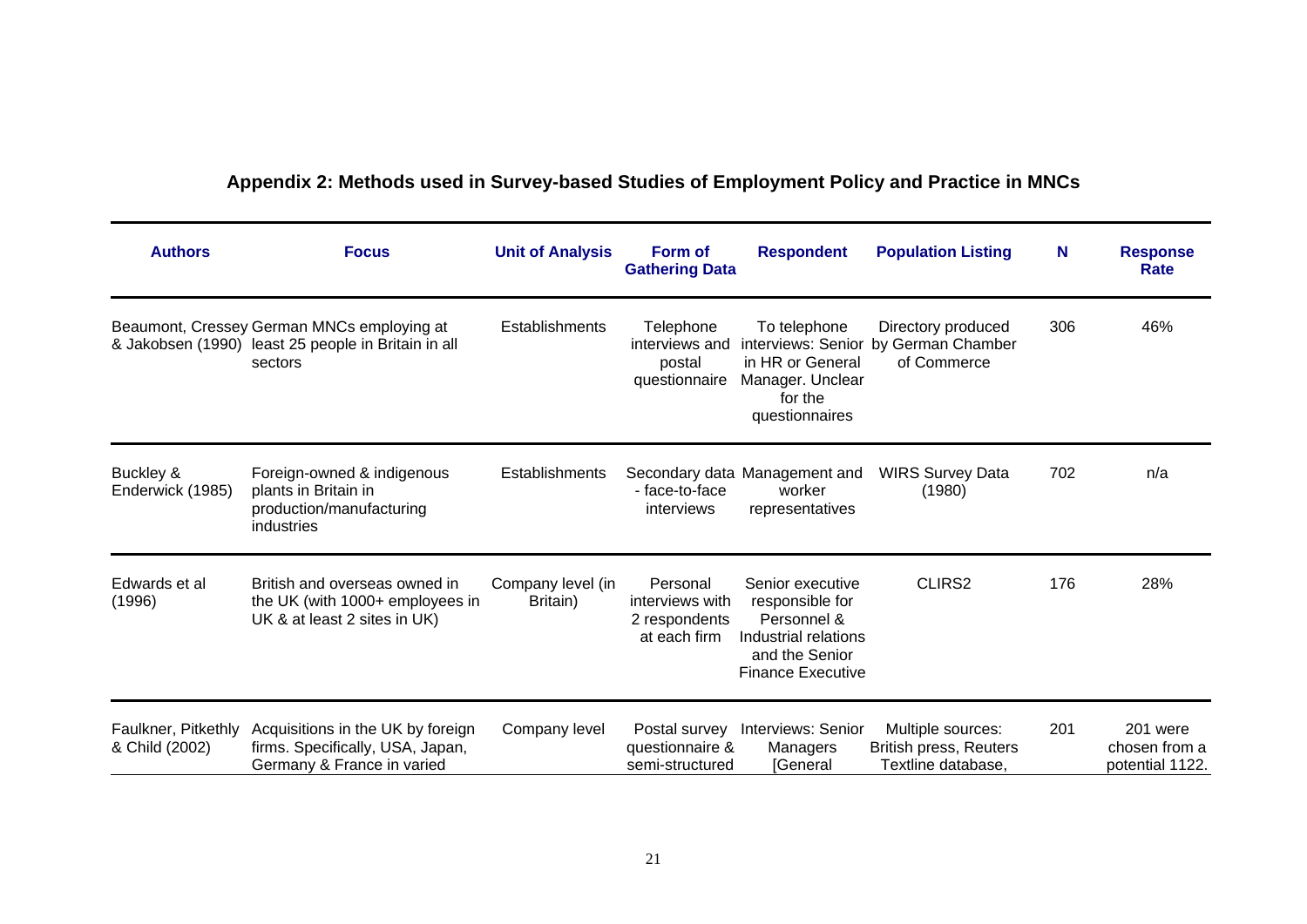|                           | sectors                                                                                                                                                       |                                   | in-depth<br>interviews                              | managers or<br>MD <sub>s</sub>                             | Invest in Britain<br><b>Bureau &amp; Central</b><br><b>Statistical Office.</b><br>Journal: Acquisitions<br>Monthly |                                                   |                                     |
|---------------------------|---------------------------------------------------------------------------------------------------------------------------------------------------------------|-----------------------------------|-----------------------------------------------------|------------------------------------------------------------|--------------------------------------------------------------------------------------------------------------------|---------------------------------------------------|-------------------------------------|
| Guest & Hoque<br>(1996)   | Greenfield sites in the UK owned<br>by American, Japanese, German<br>& British firms (plus a few from<br>EC & EFTA countries).<br>Predominantly manufacturing | Establishments                    | Postal survey                                       | Chief Exec or<br>Person<br>reposnsible for<br><b>HRM</b>   | Multiple including:<br>embassies, trade<br>associations, regional<br>development<br>agencies                       | 148                                               | ?                                   |
| Hamill, J (1983)          | US-owned firms in the UK in the<br>chemicals, electrical engineering<br>& mechanical engineering<br>sectors                                                   | Establishments                    | Postal<br>Questionnaire                             | No details<br>provided                                     | No details provided                                                                                                | 84 US<br>firms $& 50$<br>indigenous<br>(UK) firms | 30% of US &<br>21% of<br>indigenous |
| Hamill, J (1984)          | Foreign-owned firms in the UK in<br>the chemicals, electrical<br>engineering & mechanical<br>engineering sectors                                              | Establishments                    | Face to face<br>interviews<br>(semi-<br>structured) | Personnel<br>Director/Manager<br>at the UK<br>Headquarters | No details provided                                                                                                | 30                                                | ?                                   |
| Innes & Morris<br>(1995)  | German, Japanese and US-<br>owned firms in Wales, Covered<br>chemicals, electronics and other<br>manufacturing                                                | Establishments                    | Postal                                              | No details<br>provided                                     | No details provided                                                                                                | 48                                                | 44%                                 |
| Marginson et al<br>(1995) | The extent to international HR<br>policy coordination and its link                                                                                            | Overseas and UK<br>MNCs with 2 or | Face-to-face<br>interviews                          | Senior executives<br>responsible for                       | CLIRS <sub>2</sub>                                                                                                 | 101                                               | 28%                                 |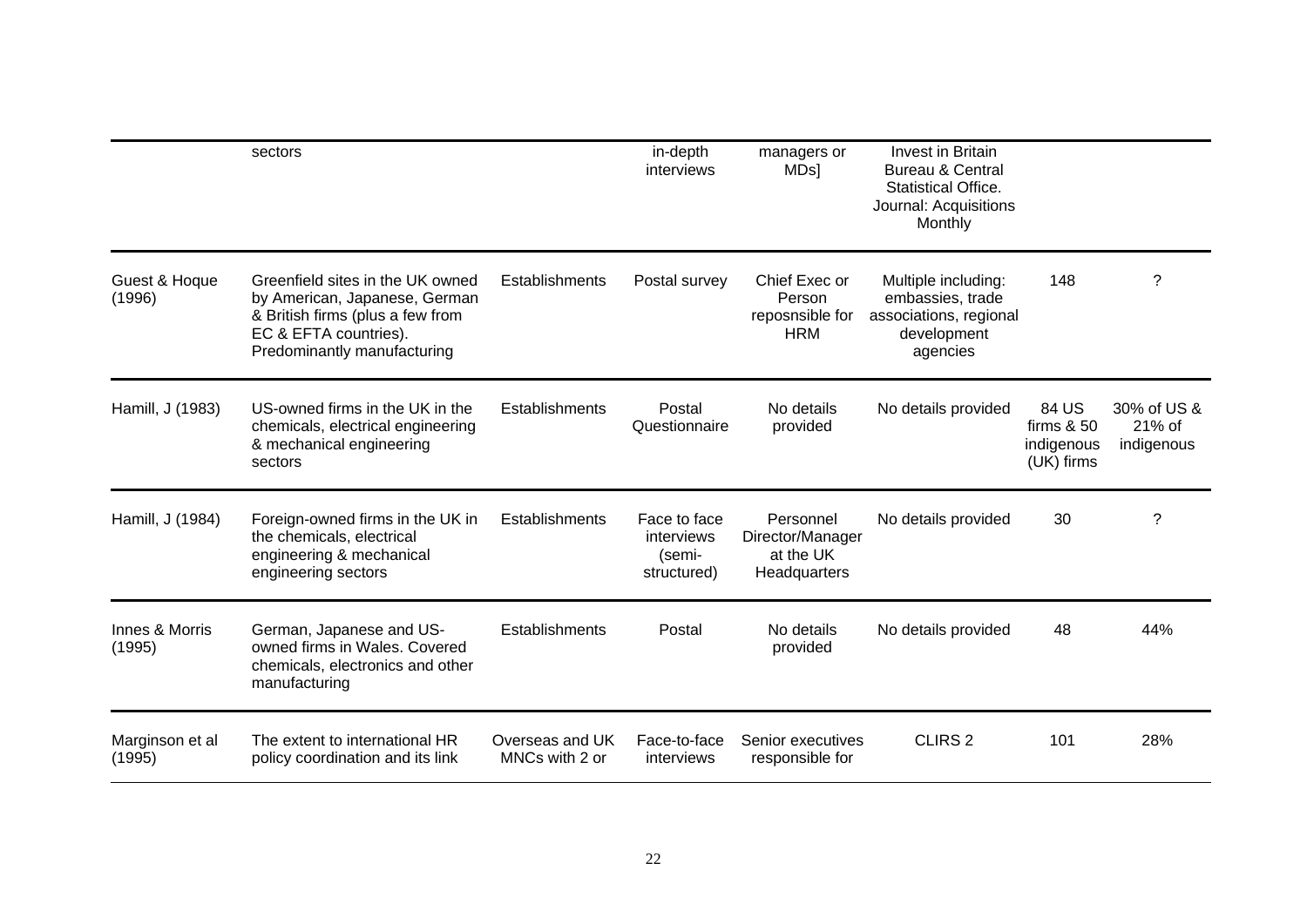|                              | with company strategy and<br>structure                                                                                                                                                                                       | more sites and<br>$1,000+$ employees<br>in Britain |                              | personnel / IR and<br>finance                                      |                                                                                          |      |     |
|------------------------------|------------------------------------------------------------------------------------------------------------------------------------------------------------------------------------------------------------------------------|----------------------------------------------------|------------------------------|--------------------------------------------------------------------|------------------------------------------------------------------------------------------|------|-----|
| Milner & James<br>(1994)     | Foreign-owned companies in<br>manufacturing & services                                                                                                                                                                       | Workplaces                                         | - face-to-face<br>interviews | worker<br>representatives                                          | Secondary data Management and WIRS (90) and BIMS<br>(90)                                 | 1405 | n/a |
| Oliver & Wilkinson<br>(1988) | British & American owned firms<br>with operations in the UK (which<br>are emulating Japanese practice)<br>in the manufacturing sector                                                                                        | Company level                                      | Postal<br>questionnaire      | Not given                                                          | All companies in the<br>Times 1000 index<br>known to have<br>manufacturing<br>operations | 66   | 18% |
| Peck & Stone<br>(1992)       | Foreign manufacturing plants in<br>the Northeast of England                                                                                                                                                                  | <b>Establishments</b>                              | to face<br>interviews        | Postal plus face Senior executives<br>and personnel<br>specialists | No details provided                                                                      | 84   | 90% |
|                              | Purcell et al. (1987) The industrial relations practices<br>of multi-plant foreign owned firms<br>in the UK . 4 manufacturing & 2<br>Service sector industries. Firms<br>were North American, Japanese<br>& Western European | UK company level<br>of foreign MNCs                | Face-to-face<br>interviews   | <b>HR Director or</b><br>Senior Manager                            | CLIRS <sub>1</sub>                                                                       | 19   | 7   |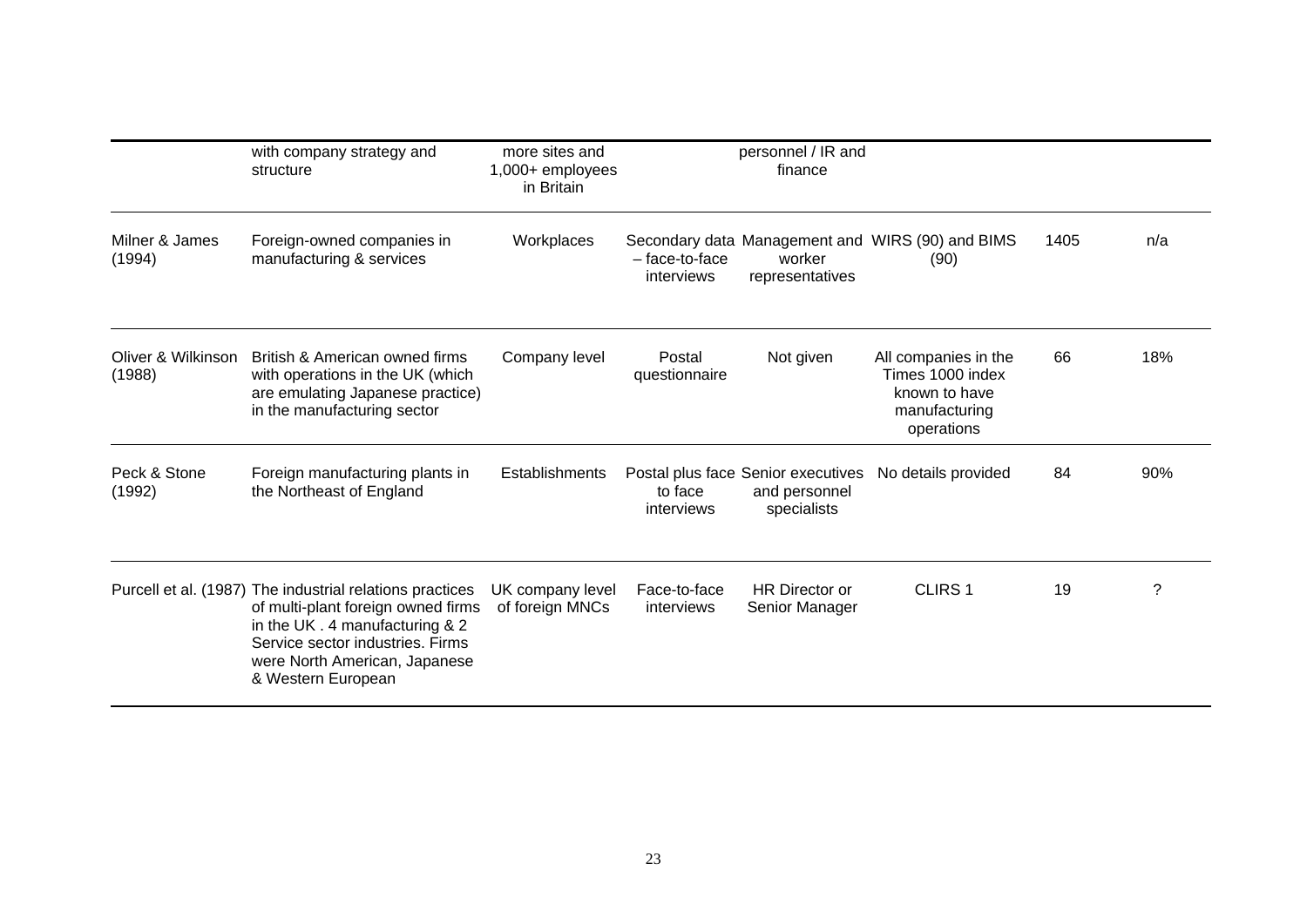| Steuer & Gennard<br>(1971) | Industrial relations, labour<br>disputes, & labour utilization in<br>UK and foreign-owned firms in<br>the UK employing 200 people<br>(electrical engineering sector) | <b>Establishments</b> | <b>Interviews</b>                                                                                       | Not given                                                     | Not given. However,<br>data is taken from<br>another study carried<br>out by the Higher<br><b>Education Research</b><br>Unit at the LSE | 68 | 12%                                                                                            |
|----------------------------|----------------------------------------------------------------------------------------------------------------------------------------------------------------------|-----------------------|---------------------------------------------------------------------------------------------------------|---------------------------------------------------------------|-----------------------------------------------------------------------------------------------------------------------------------------|----|------------------------------------------------------------------------------------------------|
| Tuselmann et al.<br>(2003) | German-owned workplaces in<br>north-west region of England<br>across multiple sectors                                                                                | Workplaces            | Postal survey<br>questionnaire<br>and telephone<br>interviews with<br>parent company<br>of a sub-sample | <b>Managing Director</b><br>or HR Director of<br>subsidiaries | Directory produced<br>by German-British<br>Chamber of Industry<br>& Commerce                                                            | 40 | 38% (To<br>questionnaire)<br>100% (To<br>interviews)                                           |
| Munday (1993)              | Wilkinson, Morris & Japanese MNCs in Wales in<br>manufacturing                                                                                                       | Company level         | Mainly<br>interviews<br>(though<br>supplemented<br>with some other<br>sources)                          | Managers of the<br>companies                                  | Authors' listing 1992                                                                                                                   | 23 | 82%<br>(interviewed<br>23 out of the<br>28 Japanese<br>manufacturing<br>companies in<br>Wales) |